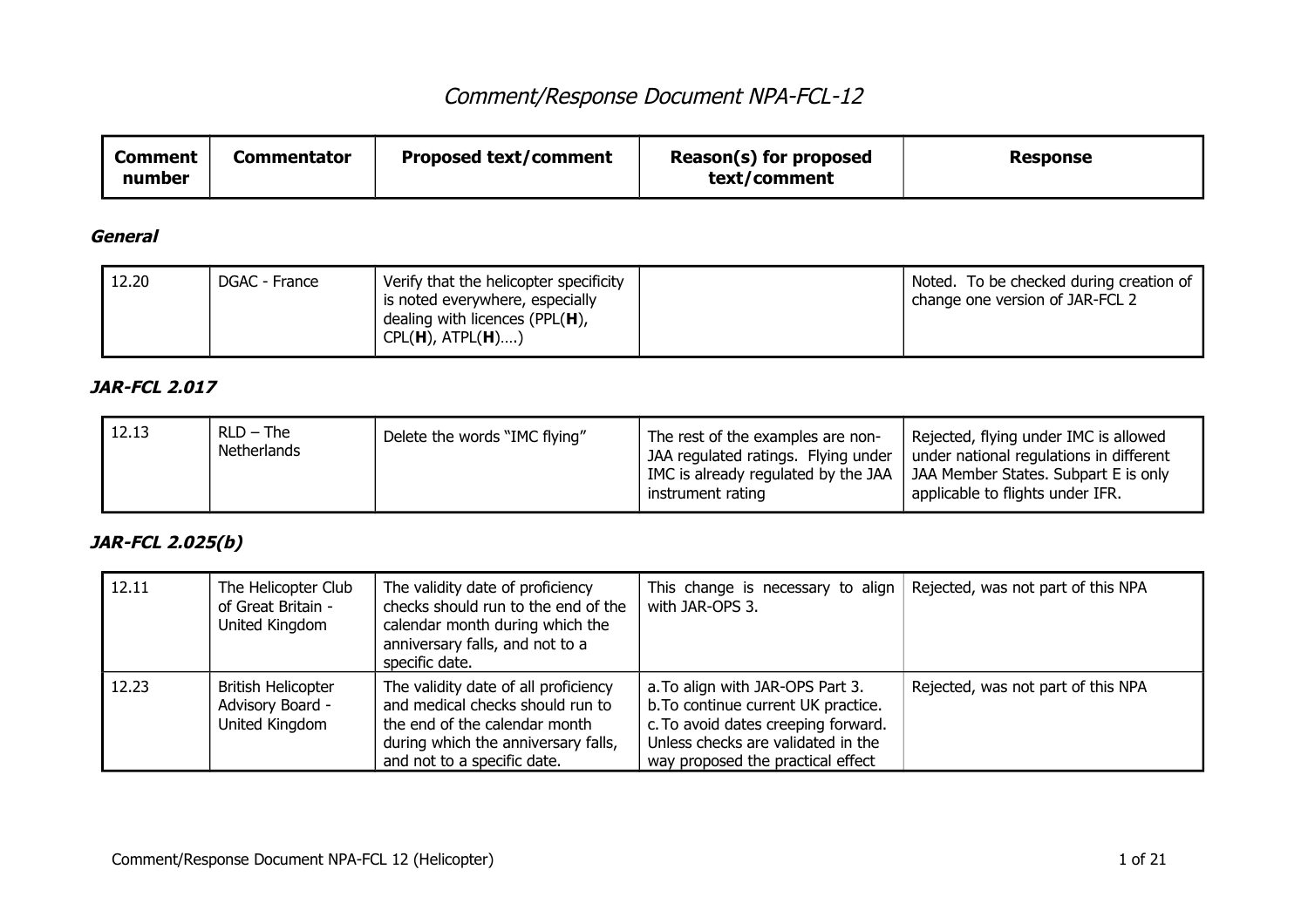| Reason(s) for proposed<br><b>Proposed text/comment</b><br>Commentator<br>Comment<br>Response<br>text/comment<br>number |
|------------------------------------------------------------------------------------------------------------------------|
|------------------------------------------------------------------------------------------------------------------------|

|  | will be to require a pilot to have a<br>check or test ever 51/2 or 111/2<br>months, instead of 6 or 12 months. |  |
|--|----------------------------------------------------------------------------------------------------------------|--|
|  | This would be unnecessarily                                                                                    |  |
|  | wasteful and expensive.                                                                                        |  |

#### **Appendix 1 to JAR-FCL 2.050**

| 12.22 and<br>12.52 | CAA - United<br>Kingdom | See text below. | The current and proposed text does<br>not address the bridging instruction<br>or examination requirements for<br>aeroplane pilots seeking PPL(H)s<br>only (see JAR-FCL 2.050(b)(2)(i)).<br>[Note: This comment presumes]<br>that the revised PPL examination<br>subject breakdown proposed in NPA<br>10 for aeroplanes will also be | Accepted, if reciprocity is applicable with<br>JAR-FCL 1. |
|--------------------|-------------------------|-----------------|-------------------------------------------------------------------------------------------------------------------------------------------------------------------------------------------------------------------------------------------------------------------------------------------------------------------------------------|-----------------------------------------------------------|
|                    |                         |                 | adopted for the PPL(H)].                                                                                                                                                                                                                                                                                                            |                                                           |

Insert before existing text from NPA-FCL 8 and amendments to that text in this NPA :

"1. The holder of an aeroplane licence for the issue of a PPL(H):

From AMC-FCL 2.125 Syllabus of theoretical knowledge for the Private Pilot Licence(Helicopter) all topics under the following subject heading :

Air Law; Aircraft General Knowledge; Flight Performance and Planning; Operational Procedures and Principles of Flight.

Applicants shall pass a theoretical knowledge bridge examination in Air Law and ATC Procedures as determined by the Authority and PPL(H) theoretical knowledge examinations in the other subjects ( see JAR-FCL 2.130).

2. The holder of an ATPL(A) for the issue of a CPL(H) or an ATPL(H) and the holder of a CPL(A) with the ATPL(A) theoretical knowledge credit for the  $ATPL(H)$ :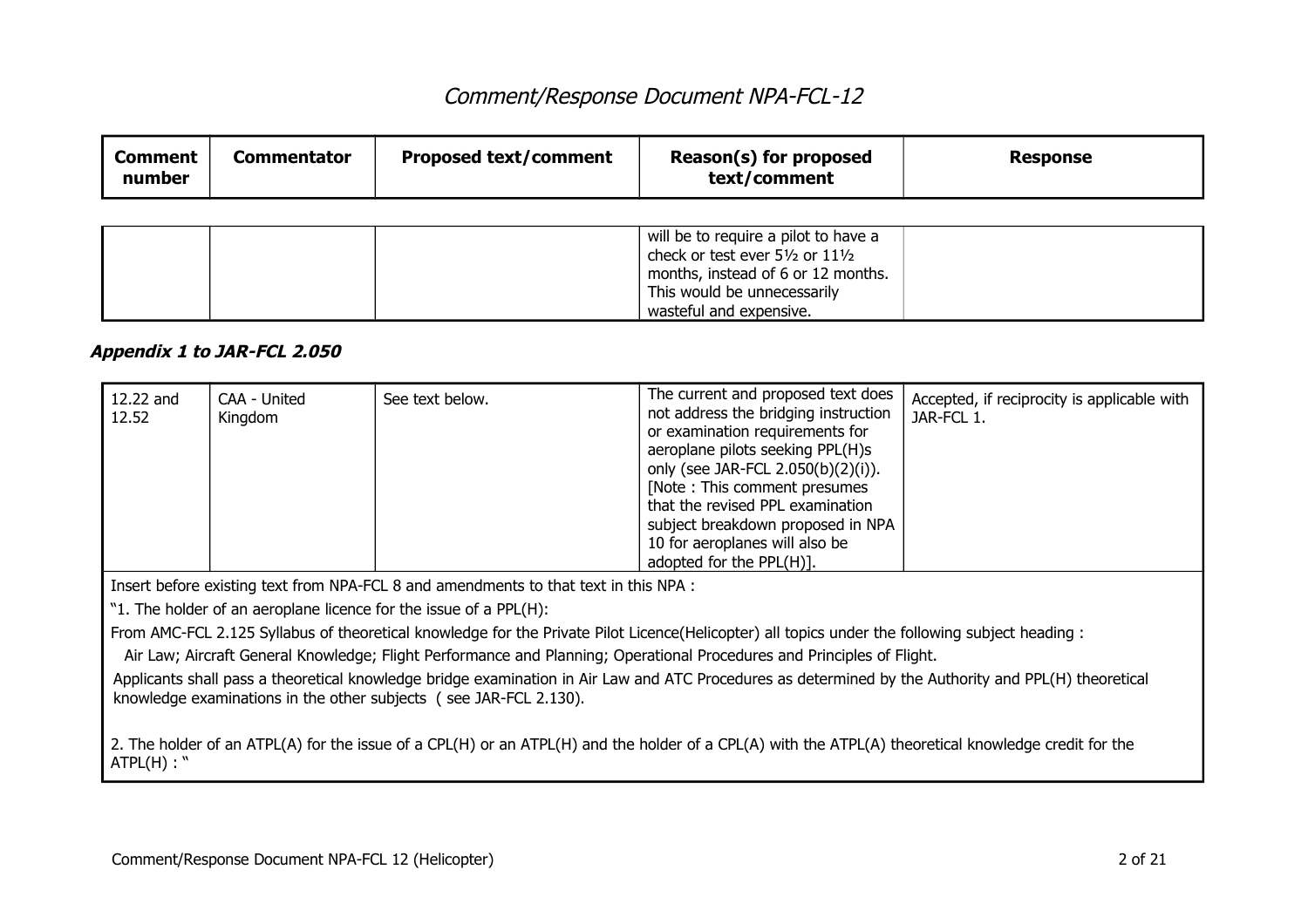| <b>Comment</b> | Commentator                  | Reason(s) for proposed | <b>Response</b> |
|----------------|------------------------------|------------------------|-----------------|
| number         | <b>Proposed text/comment</b> | text/comment           |                 |

#### **JAR-FCL 2.055**

| 12.28 | FOCA – Switzerland | The NPA text at page 5 of NPA-FCL<br>12, paragraph $(a)(2)$ :<br>(see Appendix 1c to JAR-FCL<br>$1.055(a)(2)$ (to be developed)<br>should read:<br>(see Appendix 1b to JAR-FCL<br>2.055 (to be developed) | Editorial correction | Partly accepted, should read Appendix 1c<br>to JAR-FCL 2.055. |
|-------|--------------------|-----------------------------------------------------------------------------------------------------------------------------------------------------------------------------------------------------------|----------------------|---------------------------------------------------------------|
|-------|--------------------|-----------------------------------------------------------------------------------------------------------------------------------------------------------------------------------------------------------|----------------------|---------------------------------------------------------------|

### **Appendix 1a and 2 to JAR-FCL 2.055**

| 12.14 | $RLD - The$<br><b>Netherlands</b> | Propose a different text to<br>paragraph 3 of the Appendices.<br>The proposed text:<br>If an inspection of the facilities<br>outside the JAA Member State is<br>required, the expenses of travel,<br>hotel, etc., are on the account of<br>the FTO/TRTO seeking approval. | In order to maintain a fair<br>competition among FTOs and<br>TRTOs, all Authorities should pass<br>on the costs that are associated<br>with obtaining an approval to that<br>organisation seeking the approval.<br>An inspection outside a JAA<br>Member State could other wise put<br>an undue financial and personal<br>burden on an Authority. | Rejected, for consistency reasons with<br>JAR-FCL 1. |
|-------|-----------------------------------|---------------------------------------------------------------------------------------------------------------------------------------------------------------------------------------------------------------------------------------------------------------------------|---------------------------------------------------------------------------------------------------------------------------------------------------------------------------------------------------------------------------------------------------------------------------------------------------------------------------------------------------|------------------------------------------------------|
|-------|-----------------------------------|---------------------------------------------------------------------------------------------------------------------------------------------------------------------------------------------------------------------------------------------------------------------------|---------------------------------------------------------------------------------------------------------------------------------------------------------------------------------------------------------------------------------------------------------------------------------------------------------------------------------------------------|------------------------------------------------------|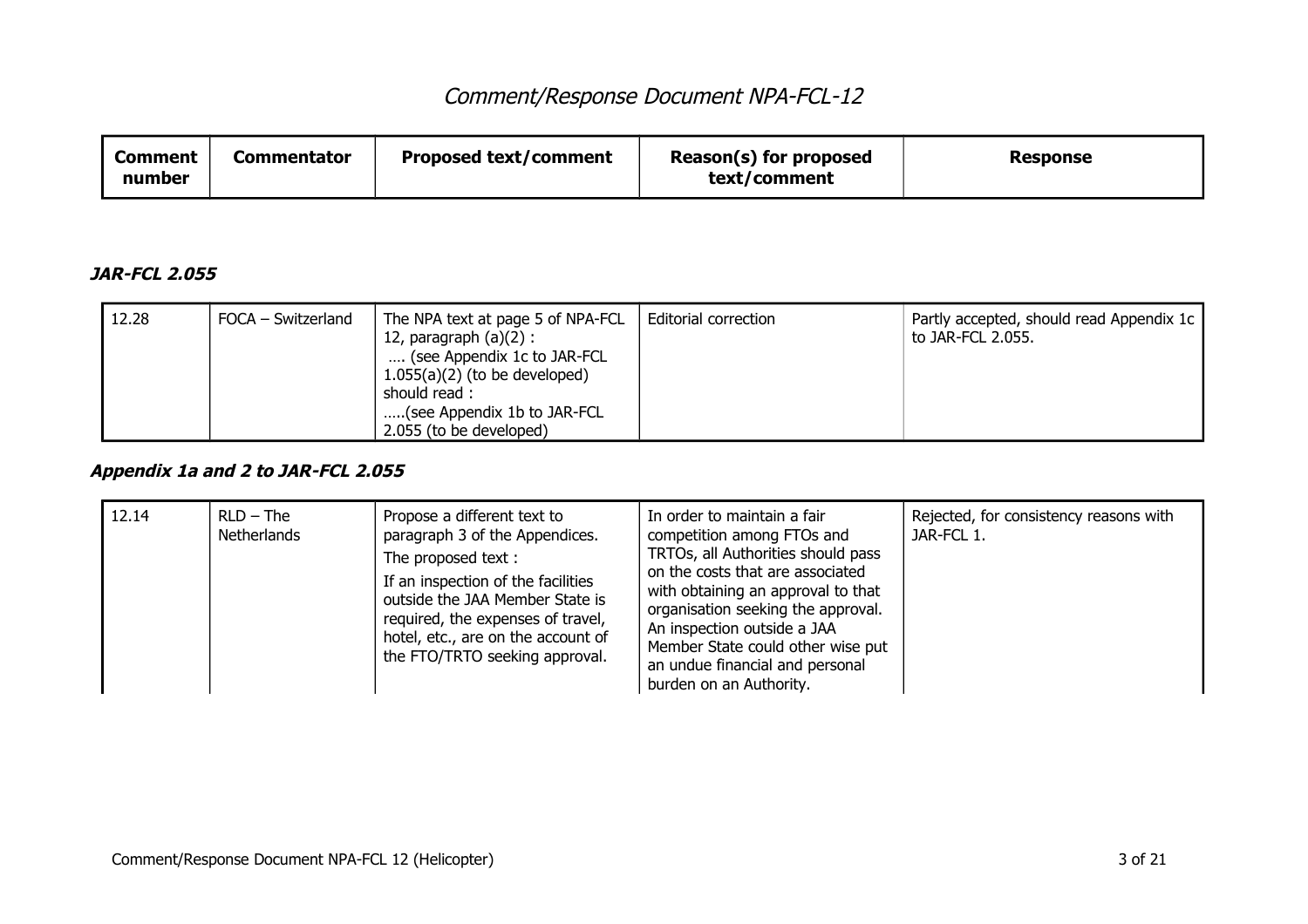| <b>Comment</b><br>number | <b>Commentator</b>      | <b>Proposed text/comment</b>                                                                                                                                                                                                         | Reason(s) for proposed<br>text/comment                                                    | <b>Response</b>                              |
|--------------------------|-------------------------|--------------------------------------------------------------------------------------------------------------------------------------------------------------------------------------------------------------------------------------|-------------------------------------------------------------------------------------------|----------------------------------------------|
|                          |                         |                                                                                                                                                                                                                                      |                                                                                           |                                              |
| 12.34                    | CAA - United<br>Kingdom | The opening sentence is confusing.<br>Does it mean FTOs who partly offer<br>training outside the JAA Member<br>State (but within another JAA<br>Member State) or does it mean<br>training done partly outside the JAA<br>altogether. | Clarification required.                                                                   | Rejected, for consistency with JAR-FCL<br>ı. |
| 12.53                    | CAA - United<br>Kingdom | Delete proposed sentences in :<br>- Appendix 1a to JAR-FCL 2.055,<br>paragraph 9, 2 <sup>nd</sup> paragraph<br>- Appendix 2 to JAR-FCL 2.055,<br>paragraph 8, 2 <sup>nd</sup> sentence                                               | The existing text is sufficient as it<br>is. There is no need to be more<br>prescriptive. | Rejected, not a helicopter specific item.    |

### **IEM FCL 2.055**

| 12.54 | CAA - United<br>Kingdom | The Quality System for<br>FTOs/TRTOs, Section 1,<br>Terminology, Definition of<br>Accountable Manager<br>In $2nd$ line delete $\cdot$ financed<br>and'. | The definition in this IEM is<br>quidance intended to assist training<br>organisations to put in place quality<br>systems relating to the running of<br>courses. In this context reference<br>to responsibilities for finance is<br>inappropriate. | Rejected, not a helicopter specific item. |
|-------|-------------------------|---------------------------------------------------------------------------------------------------------------------------------------------------------|----------------------------------------------------------------------------------------------------------------------------------------------------------------------------------------------------------------------------------------------------|-------------------------------------------|
|-------|-------------------------|---------------------------------------------------------------------------------------------------------------------------------------------------------|----------------------------------------------------------------------------------------------------------------------------------------------------------------------------------------------------------------------------------------------------|-------------------------------------------|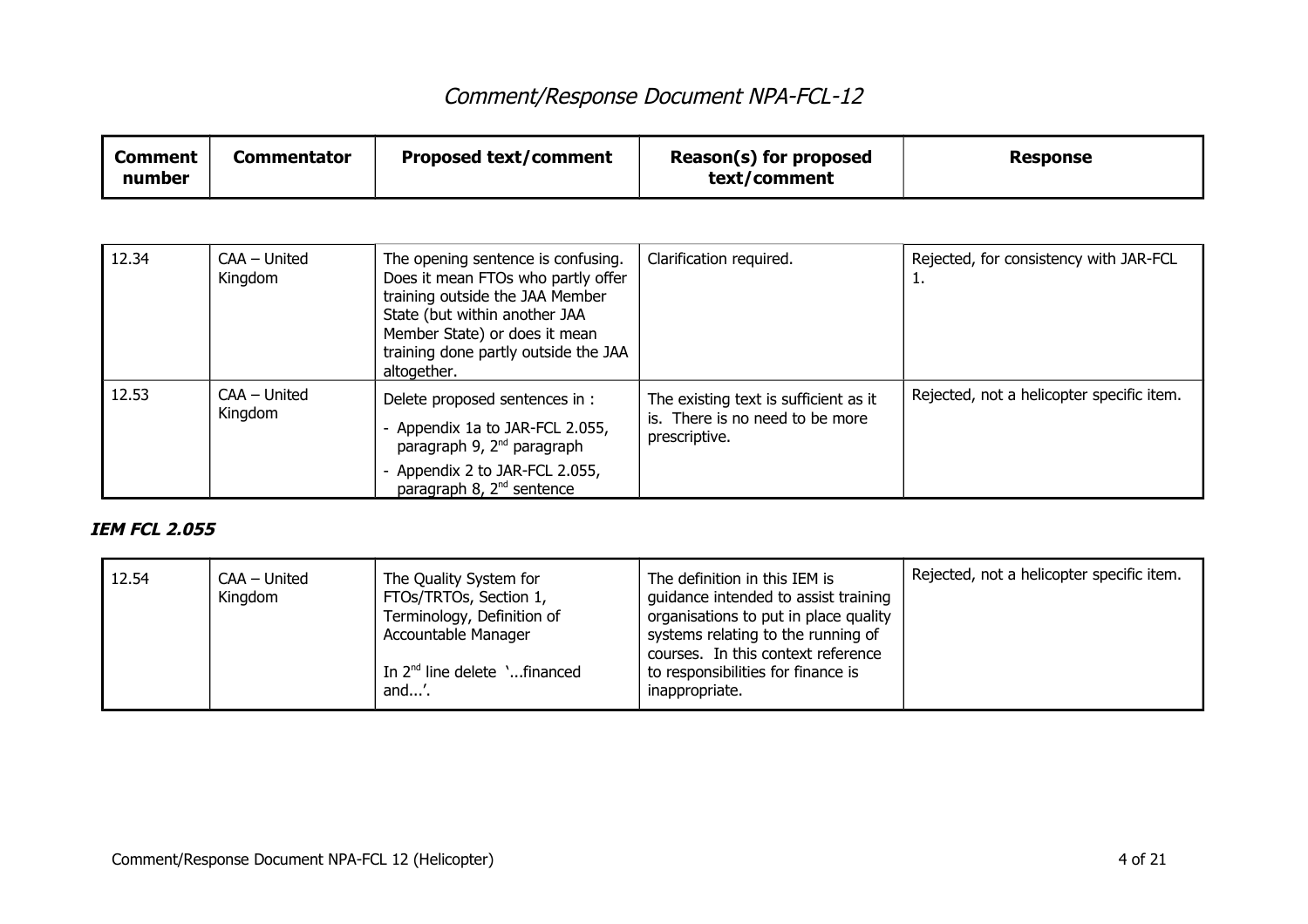| <b>Comment</b><br>number | <b>Commentator</b>          | <b>Proposed text/comment</b>                                                                                                                                                            | Reason(s) for proposed<br>text/comment                                                                                                                                                                                                                                                                                            | <b>Response</b>                                                                                                                                                          |
|--------------------------|-----------------------------|-----------------------------------------------------------------------------------------------------------------------------------------------------------------------------------------|-----------------------------------------------------------------------------------------------------------------------------------------------------------------------------------------------------------------------------------------------------------------------------------------------------------------------------------|--------------------------------------------------------------------------------------------------------------------------------------------------------------------------|
|                          | Appendix 1 to JAR-FCL 2.075 |                                                                                                                                                                                         |                                                                                                                                                                                                                                                                                                                                   |                                                                                                                                                                          |
| 12.55                    | DGAC - France               | See page 4 of the Appendix<br>The type rating endorsement<br>should be completed by the<br>mentions (SPH) or MPH to identify<br>that the type rating is single-pilot or<br>multi-pilot. | Many helicopters can be certificated<br>as either singel-pilot or multi-pilot<br>depending on the type of operation.<br>Therefore two type ratings are<br>possible for the same helicopter.<br>The proposed change will avoid any<br>confusion on whether the type<br>rating relates to single-pilot or<br>multi-pilot operation. | Comment was received after the closing<br>date, must be dealt with at next<br>meeting. Commentor to provide<br>Working Paper for basis of discussion at<br>next meeting. |

#### **JAR-FCL 2.125**

| 12.15 | RLD-The<br><b>Netherlands</b> | To delete the new amendment " to<br>include at least 5 hours instrument<br>dual instruction time." | I suppose this addition is<br>mistakenly placed in this paragraph.<br>I feel it should have been placed<br>under Night Qualification, part 2, as<br>it is a requirement for the applicant<br>who hold or has held an IR(A). | Rejected, FCL Helicopter SubCommittee<br>is of the opinion that due to the<br>instability of helicopter a minimum<br>amount of flight hours should be<br>required. |
|-------|-------------------------------|----------------------------------------------------------------------------------------------------|-----------------------------------------------------------------------------------------------------------------------------------------------------------------------------------------------------------------------------|--------------------------------------------------------------------------------------------------------------------------------------------------------------------|
|       |                               |                                                                                                    | It ca not be intended that in<br>contrast to JAR-FCL 1, for<br>Helicopters, 5 hours instrument<br>dual instruction are mandatory in<br>order to obtain a PPL.                                                               |                                                                                                                                                                    |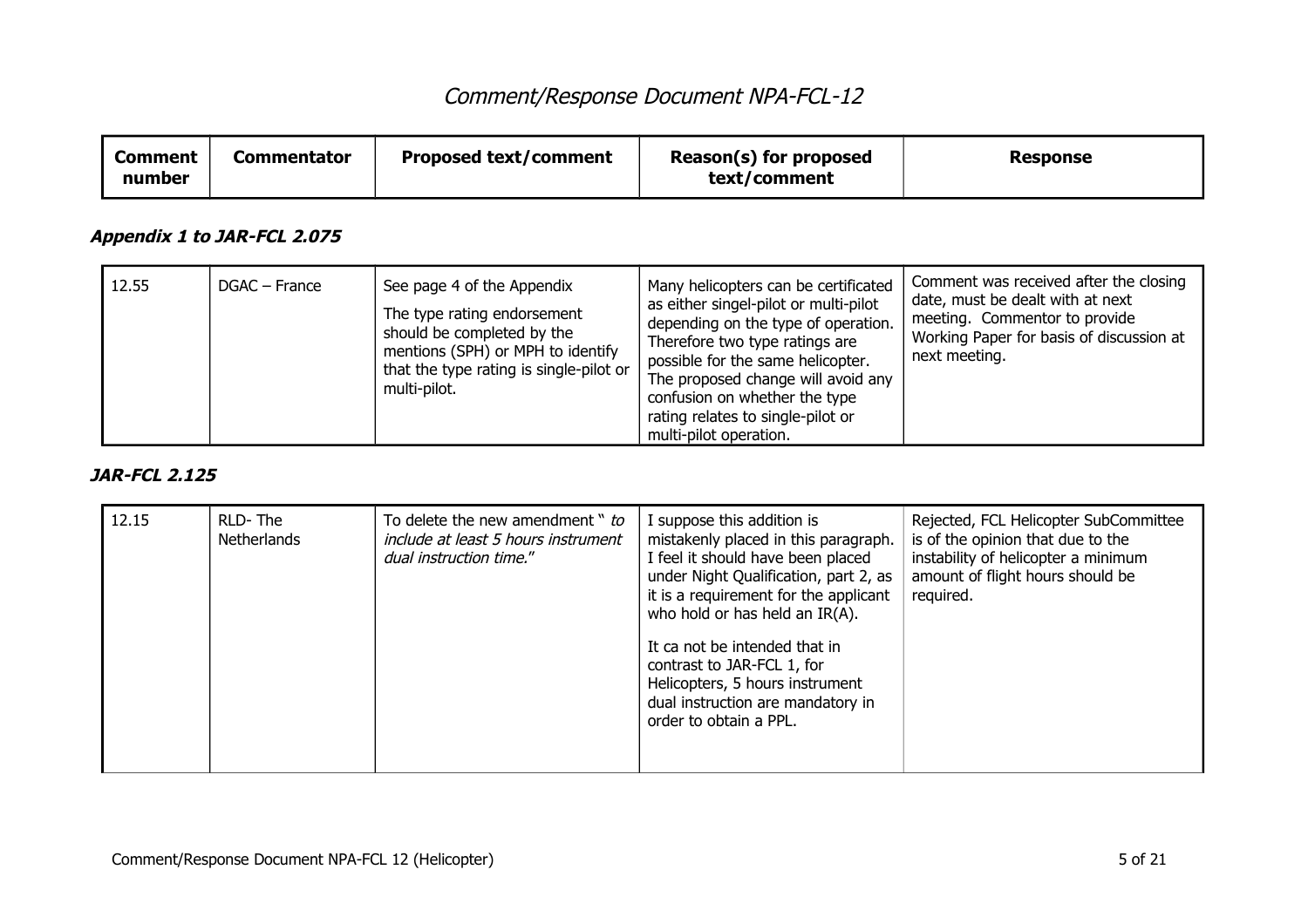| <b>Comment</b><br>number | <b>Commentator</b>        | <b>Proposed text/comment</b>                                                                                                                                                                                                                                                             | Reason(s) for proposed<br>text/comment                                                                                                                                                                                                                                                          | <b>Response</b>                                                                                                                                      |
|--------------------------|---------------------------|------------------------------------------------------------------------------------------------------------------------------------------------------------------------------------------------------------------------------------------------------------------------------------------|-------------------------------------------------------------------------------------------------------------------------------------------------------------------------------------------------------------------------------------------------------------------------------------------------|------------------------------------------------------------------------------------------------------------------------------------------------------|
| 12.40                    | $CAA - United$<br>Kingdom | Proposed amendment to paragraph<br>$(c)(2)$ in bold below<br>(2) An applicant who holds, or has<br>held, an IR(A) shall complete in<br>accordance with Appendix 4 to JAR-<br>FCL 2.215 exercise 4 to 6 in full,<br>and shall complete a minimum of 5<br>hours helicopter dual instrument | Clarification. It is presumed that<br>IR(A) holders are required to<br>complete the full 5 hours to cover<br>exercises 4 to 6. The second<br>proposed amendment clarifies that<br>the 5 hours must cover actually<br>dual instrument instruction relevant<br>to the qualification being sought. | Rejected, the introduction of in full.<br>Accepted, the introduction of for<br>exercises 1 to 3, but with<br>text change:<br>"from exercises 1 to 3" |
|                          |                           | instruction time for exercises 1 to<br>3 at the discretion of a FI.                                                                                                                                                                                                                      |                                                                                                                                                                                                                                                                                                 |                                                                                                                                                      |

### **Appendix 4 to JAR-FCL 2.125**

| 12.21 | DGAC - France                                                            | On the third bullet, we propose to<br>replace the propose text by:                                             | Vertical transition is not the only<br>night take-off technique.           | Accepted, delete (vertical transition).<br>And change text as proposed.              |
|-------|--------------------------------------------------------------------------|----------------------------------------------------------------------------------------------------------------|----------------------------------------------------------------------------|--------------------------------------------------------------------------------------|
|       |                                                                          | "explain and demonstrate night<br>take-off techniques".                                                        |                                                                            |                                                                                      |
| 12.27 | European Helicopter                                                      | (page 25 NPA-FCL 12)                                                                                           | Not a normal practice                                                      | Accepted, delete from AMC FCL 2.125                                                  |
|       | Association                                                              | Exercise 23 / 24 Delete :                                                                                      | recommended in HFM.                                                        | exercise 23 and 25 :                                                                 |
|       |                                                                          | Running Take Off                                                                                               |                                                                            | "Running Take off" as proposed                                                       |
| 12.41 | $CAA - United$                                                           | Propose different text to:                                                                                     | Clarification. The existing reference                                      | a. Accepted.                                                                         |
|       | Kingdom<br>a. Paragraph 9. After " At least<br>10 hours " insert "dual". | to instruction is confusing since<br>instruction is not a JAR-FCL defined<br>$term - dual instruction is. The$ | b. Partly accepted. Paragraph 10 should<br>read:                           |                                                                                      |
|       |                                                                          | b. Paragraph 10. After "at least                                                                               | additional text to paragraph 10<br>further clarifies that the 5 hours is a | 10. Exercises 4 to 6 of flying training<br>syllabus shall comprise at least 5 hours, |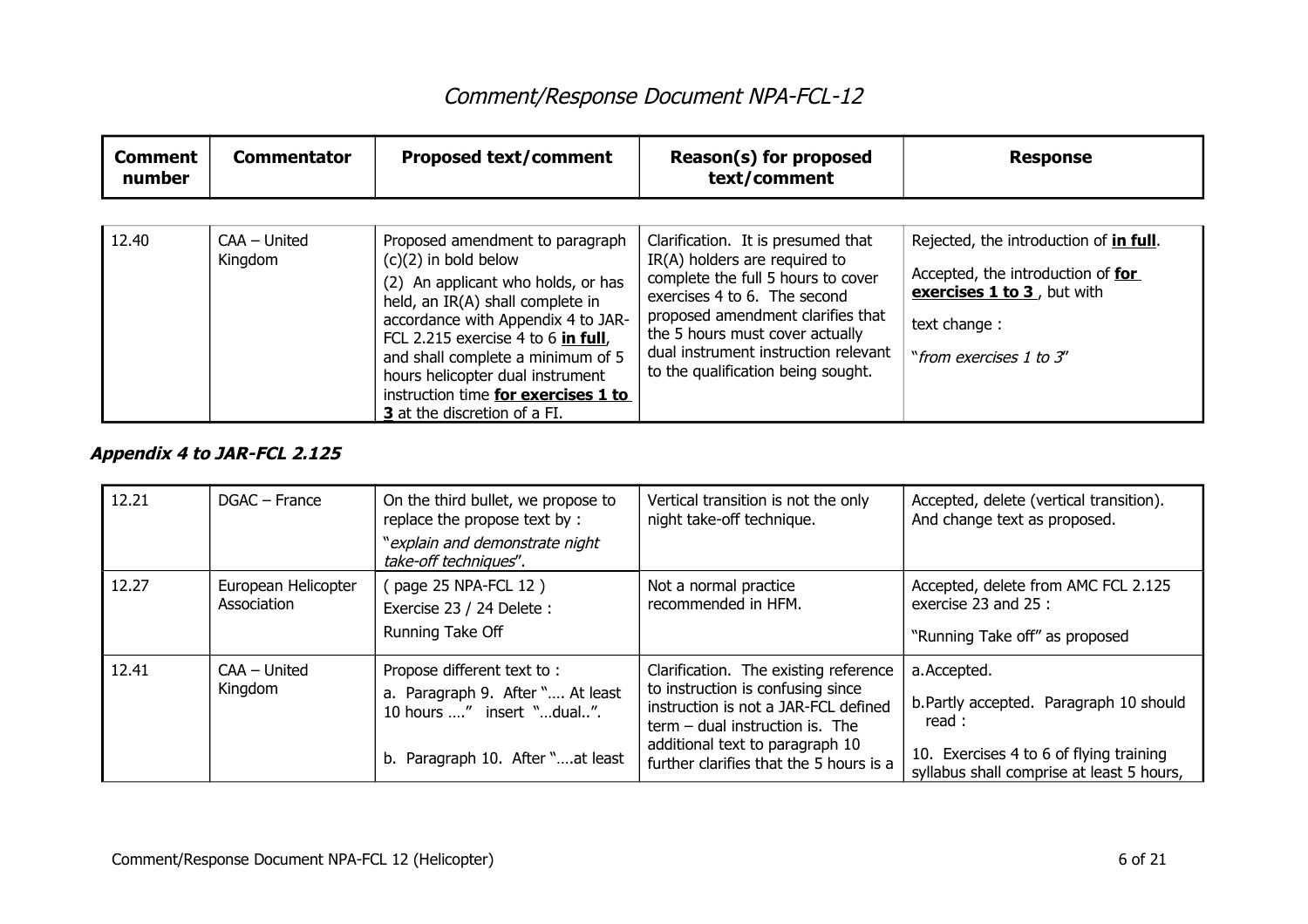| <b>Comment</b><br>number | <b>Commentator</b>        | <b>Proposed text/comment</b>                                                                                       | Reason(s) for proposed<br>text/comment                                                                                                            | <b>Response</b>                                                                                                                      |
|--------------------------|---------------------------|--------------------------------------------------------------------------------------------------------------------|---------------------------------------------------------------------------------------------------------------------------------------------------|--------------------------------------------------------------------------------------------------------------------------------------|
|                          |                           | 5 hours" insert "and<br>solo/SPIC practice."                                                                       | combination of dual instruction and<br>solo/SPIC practice.                                                                                        | including at least 3 hours dual<br>instruction and 5 solo night circuits.<br>Each circuit shall include a take-off<br>and a landing. |
| 12.42                    | $CAA - United$<br>Kingdom | Propose different text to paragraph<br>11, exercise $5:$<br>After "solo night circuits" insert<br>"(minimum of 5)" | It is reasonable to require the<br>applicant to complete a minimum<br>number of solo night circuits<br>otherwise he/she might only<br>complete 1. | Accepted, covered by text change in<br>response to comment 12.41.                                                                    |

### **AMC FCL 2.125**

| 12.1 | $CAA - Finland$ | Propose different text to Exercise<br>11b:<br>The steep approach (explain danger<br>combination of high sink rate and<br>low air speed) | In steep approaches there is always<br>a high risk of "setting with power"<br>or "vortex ring" what ever term is<br>used but it is always a combination<br>of high rate descent and low<br>forward airspeed just a high rate<br>of decent it's not dangerous.<br>This combination is very important<br>for inexperienced pilots to<br>understand. | Accepted.                             |
|------|-----------------|-----------------------------------------------------------------------------------------------------------------------------------------|---------------------------------------------------------------------------------------------------------------------------------------------------------------------------------------------------------------------------------------------------------------------------------------------------------------------------------------------------|---------------------------------------|
| 12.2 | $CAA - Finland$ | Propose addition to text Exercise                                                                                                       | If "vortex ring" gets fully developed                                                                                                                                                                                                                                                                                                             | Partly accepted, the proposed 1500 ft |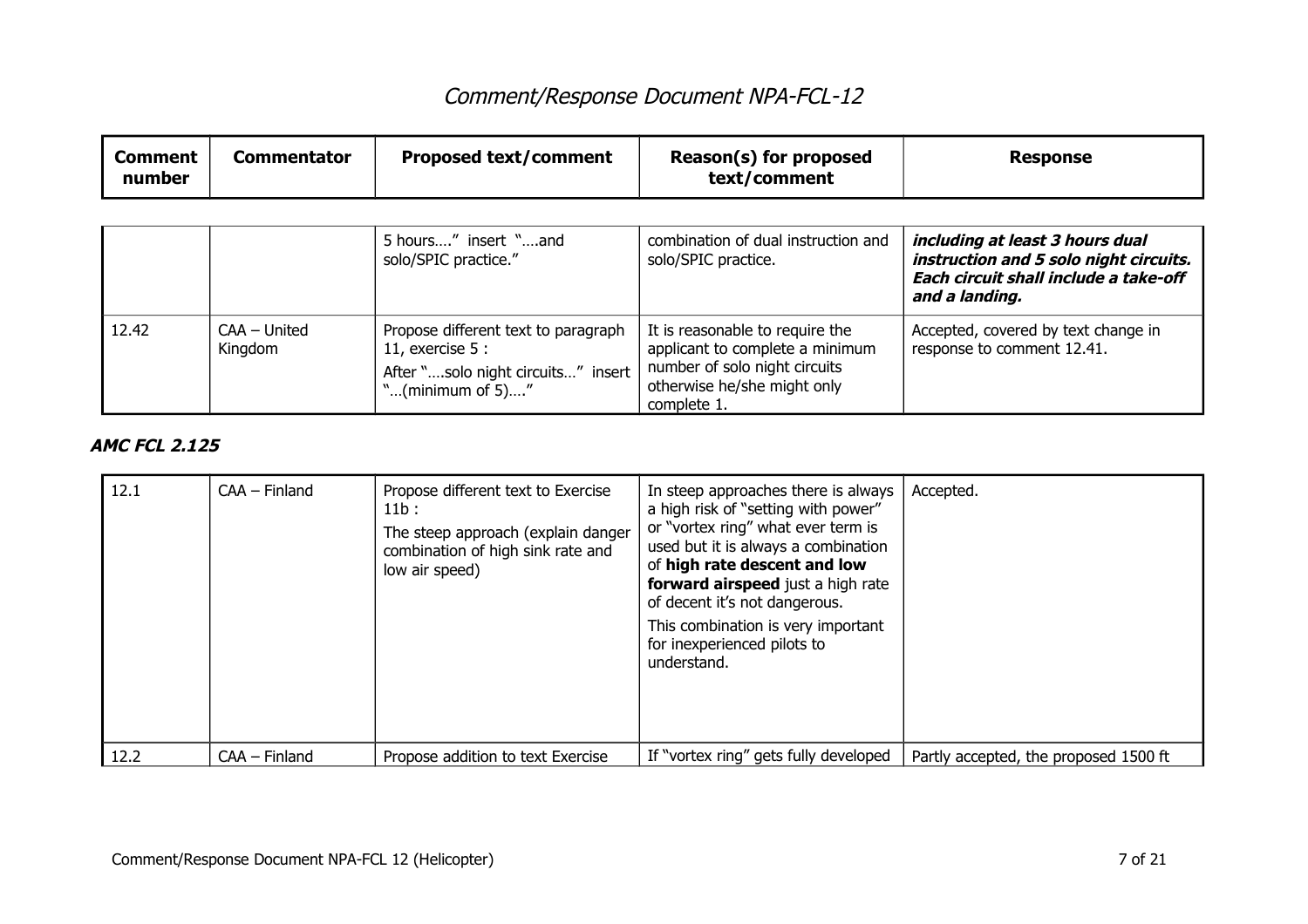| <b>Comment</b><br>number | <b>Commentator</b> | <b>Proposed text/comment</b>                                                                           | Reason(s) for proposed<br>text/comment                                                                                                                                                                                                                                                                                              | <b>Response</b>                                                                                                                                               |
|--------------------------|--------------------|--------------------------------------------------------------------------------------------------------|-------------------------------------------------------------------------------------------------------------------------------------------------------------------------------------------------------------------------------------------------------------------------------------------------------------------------------------|---------------------------------------------------------------------------------------------------------------------------------------------------------------|
|                          |                    |                                                                                                        |                                                                                                                                                                                                                                                                                                                                     |                                                                                                                                                               |
|                          |                    | 15. Add at (altitude min 1500 ft<br>AGL).                                                              | and with inexperienced instructor<br>you really need altitude to recover,<br>most Helicopter manufacturers<br>recommend min. altitude for<br>practice vortex ring at 2000 ft.                                                                                                                                                       | not accepted. Text to be changed in<br>(add in exercise 15) bullet # 4 add (from<br>a safe altitude).                                                         |
| 12.3                     | $CAA - Finland$    | Propose different text to Exercise<br>23:<br>Cross wind and downwind landings<br>(terminate into wind) | Practice of downwind landings can<br>give a wrong signal to PPL pilot that<br>it is safe to land into downwind,<br>since all landings must be learned to<br>do head wind or at least terminating<br>into wind. In helicopters very seldom<br>you must make downwind landing<br>and nearly always it can be<br>terminated into wind. | Rejected, concern noted, but the FCL<br>Helicopter SubCommittee is of opinion<br>that students have to be instructed in all<br>helicopter specific exercises. |

#### **Appendix 1 to JAR-FCL 2.130& 2.135**

| 12.43<br>CAA - United<br>Kingdom<br>flights." | Alignment with CPL(H) skill test.<br>1 At end of paragraph 14 insert "The<br>skill test may be conducted in 2 | Accepted. |
|-----------------------------------------------|---------------------------------------------------------------------------------------------------------------|-----------|
|-----------------------------------------------|---------------------------------------------------------------------------------------------------------------|-----------|

### **Appendix 2 to JAR-FCL 2.135**

| 12.16 | $RLD - The$<br>Netherlands | Delete "M" see section 2 item m. | Limited power take-off is not<br>defined | Rejected, since this is a common training<br>practice for helicopter pilots. |
|-------|----------------------------|----------------------------------|------------------------------------------|------------------------------------------------------------------------------|
| 12.17 | $RLD - The$                | Propose text :                   |                                          | Rejected, because autorotative landing is                                    |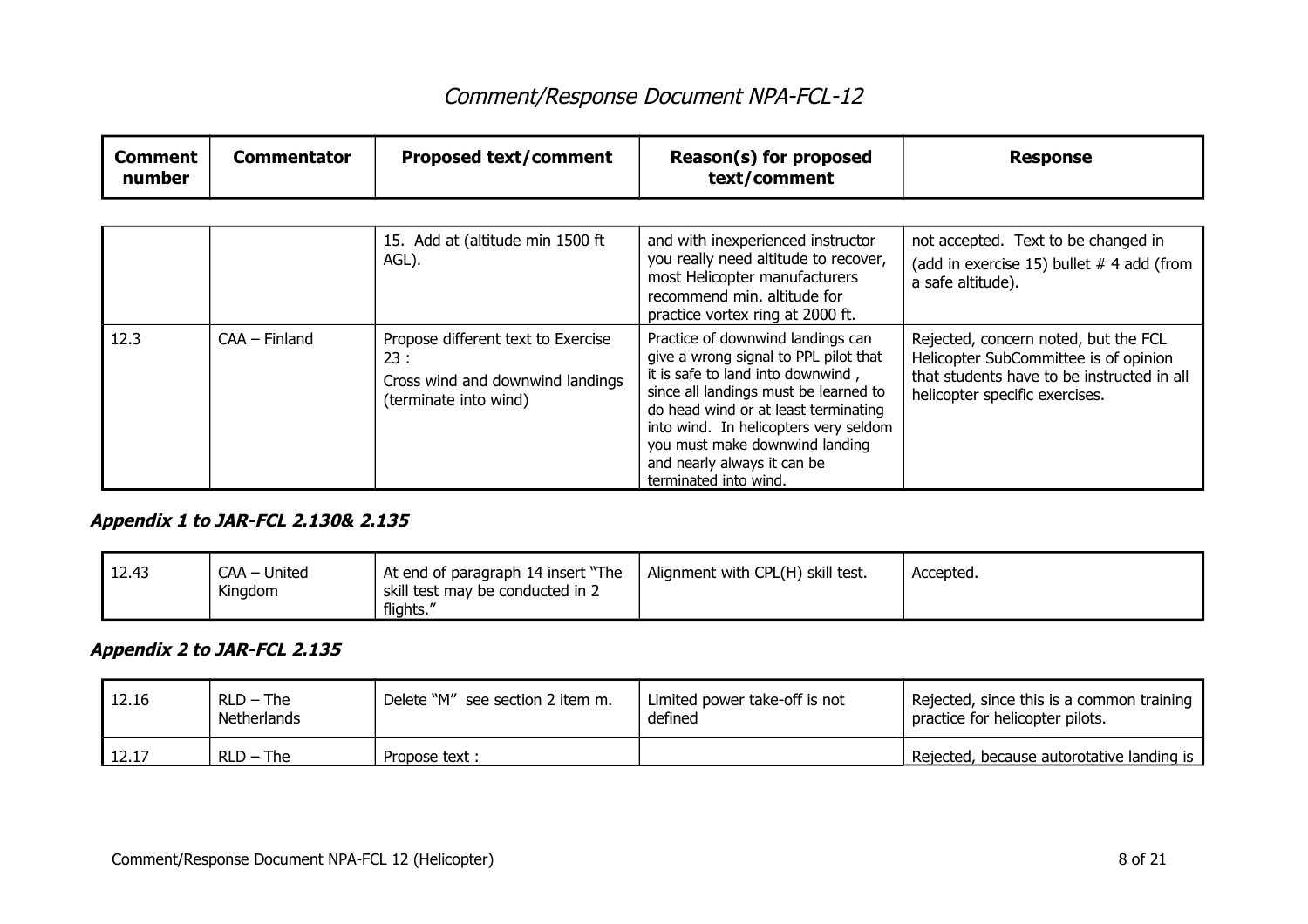┯

| <b>Comment</b><br>number | <b>Commentator</b>      | <b>Proposed text/comment</b>                                                                                                                                                                                                                                                                                                                                                                                                                                                                                                     | Reason(s) for proposed<br>text/comment | <b>Response</b>                                                                                                                                             |
|--------------------------|-------------------------|----------------------------------------------------------------------------------------------------------------------------------------------------------------------------------------------------------------------------------------------------------------------------------------------------------------------------------------------------------------------------------------------------------------------------------------------------------------------------------------------------------------------------------|----------------------------------------|-------------------------------------------------------------------------------------------------------------------------------------------------------------|
|                          | <b>Netherlands</b>      | "P: Autorotation with power<br>recovery"                                                                                                                                                                                                                                                                                                                                                                                                                                                                                         |                                        | covered under items n and o of section 2<br>of the skill test/proficiency check.                                                                            |
| 12.44                    | CAA - United<br>Kingdom | General comment:<br>Note 2 to Section 5 in both<br>appendices stipulates that the FE<br>shall select a minimum of 4 items<br>from items (a) to $(g)$ refers to other<br>abnormal and emergency<br>procedures as outlined in the<br>appropriate flight manual and with<br>reference to Appendix 3 to JAR-FCL<br>2.240, sections $7$ and $8$<br>The total number of procedures to<br>be covered overall is therefore open<br>ended and this could lead to<br>inconsistency in testing. Although<br>the number of items covered may |                                        | Accepted, delete " a minimum of " in<br>note 2 to Section 5.<br>This is also applicable to Appendix 2 to<br>JAR-FCL 2.170, CPL(H) skill test, section<br>5. |
|                          |                         | well vary according to the type<br>used should an overall limit on the<br>number of items selected?                                                                                                                                                                                                                                                                                                                                                                                                                              |                                        |                                                                                                                                                             |

┱

┑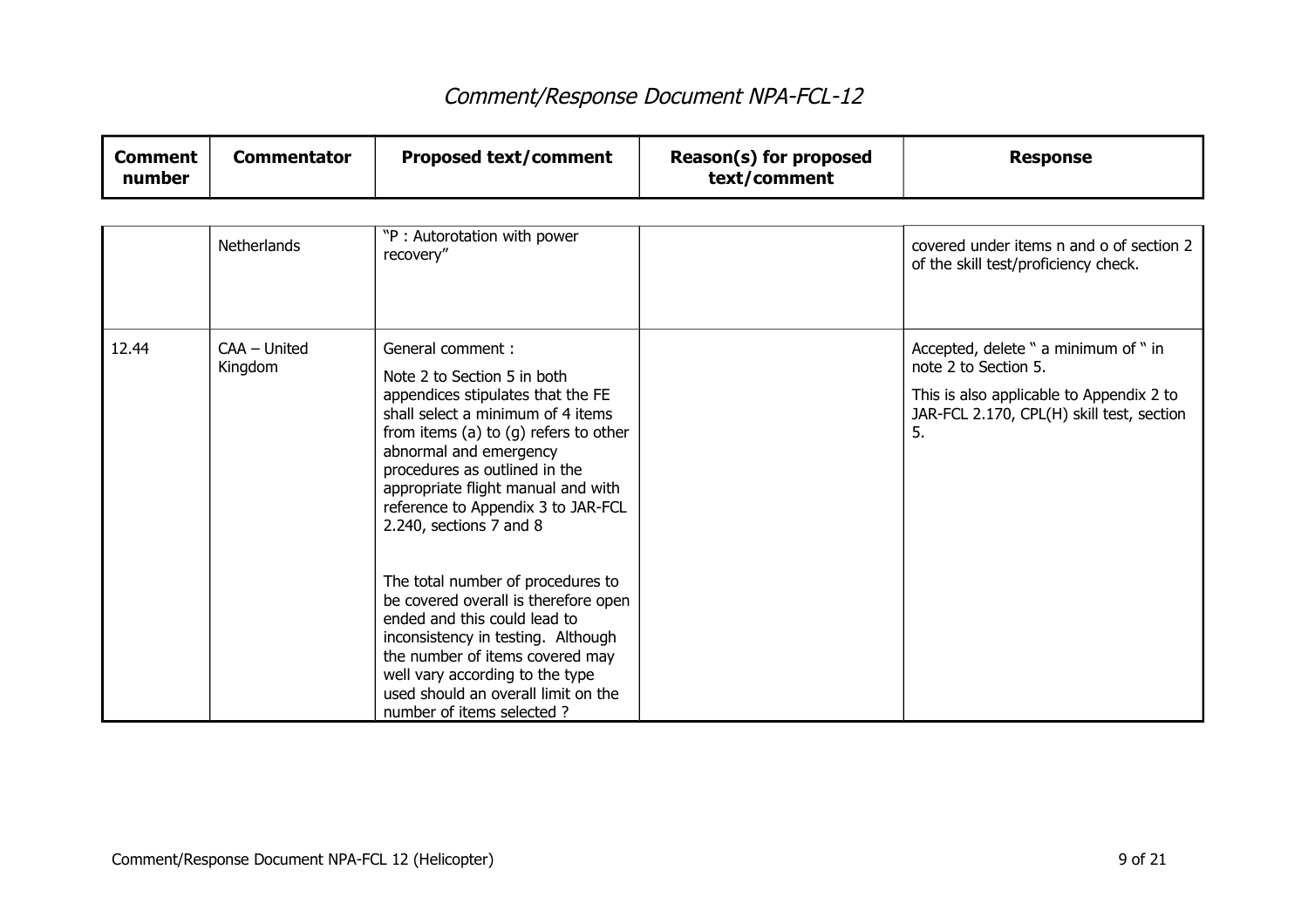| Comment<br>number | Commentator | <b>Proposed text/comment</b> | Reason(s) for proposed<br>text/comment | <b>Response</b> |
|-------------------|-------------|------------------------------|----------------------------------------|-----------------|
|-------------------|-------------|------------------------------|----------------------------------------|-----------------|

### **Appendix 2 to JAR-FCL 2.170**

| 12.4  | $CAA - Finland$                   | Propose a different text to section 2<br>item q.<br>Quick stops headwind, crosswind or<br>downwind (terminate into wind) | Performing quick stops into<br>downwind it must be terminated<br>into wind as it is written in AMC FCL<br>2.125 exercise 21. Proposed text<br>allows Flight Examiner pick what he<br>or she prefers, headwind, crosswind<br>or downwind but always<br>terminating safely into wind. | Rejected, procedures are given in the<br>relevant course. Examiners are expected<br>to test in accordance with published<br>procedures. |
|-------|-----------------------------------|--------------------------------------------------------------------------------------------------------------------------|-------------------------------------------------------------------------------------------------------------------------------------------------------------------------------------------------------------------------------------------------------------------------------------|-----------------------------------------------------------------------------------------------------------------------------------------|
| 12.18 | $RLD - The$<br><b>Netherlands</b> | Delete "M"                                                                                                               | Limited power take-off is not<br>defined                                                                                                                                                                                                                                            | Rejected, since this is a common training<br>practice for helicopter pilots.                                                            |
| 12.19 | $RLD - The$<br><b>Netherlands</b> | Propose text :<br>"P: Autorotation with power<br>recovery"                                                               |                                                                                                                                                                                                                                                                                     | Rejected, because autorotative landing is<br>covered under items n and o of section 2<br>of the skill test/proficiency check.           |

### **JAR-FCL 2.185**

| 12.45 | CAA - United<br>Kingdom | Propose different text to paragraph<br>(c):<br>In last line delete "unsuccessfully<br>been completed." And insert<br>'been passed." | For the avoidance of doubt. A<br>check can be completed, that is all<br>sections taken, without all sections<br>being passed. It is the pass that<br>matters. | Rejected, actual text is in line with JAR-<br>FCL terminology. |
|-------|-------------------------|-------------------------------------------------------------------------------------------------------------------------------------|---------------------------------------------------------------------------------------------------------------------------------------------------------------|----------------------------------------------------------------|
|-------|-------------------------|-------------------------------------------------------------------------------------------------------------------------------------|---------------------------------------------------------------------------------------------------------------------------------------------------------------|----------------------------------------------------------------|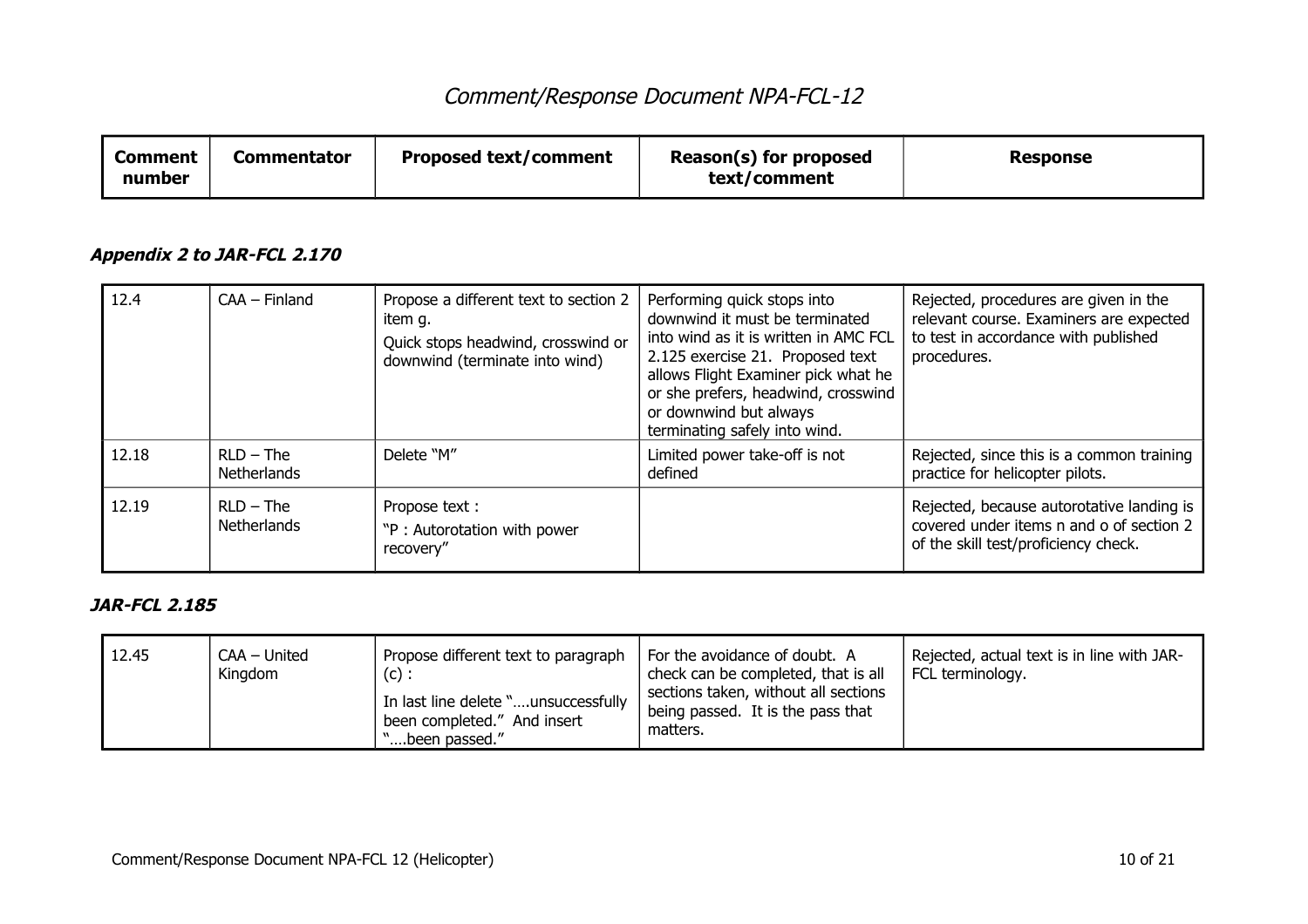| <b>Comment</b><br>number | <b>Commentator</b>          | <b>Proposed text/comment</b>                                                           | Reason(s) for proposed<br>text/comment                                                                                                                                                                                                                                                                                                                   | <b>Response</b>                                                                                                                                                                   |
|--------------------------|-----------------------------|----------------------------------------------------------------------------------------|----------------------------------------------------------------------------------------------------------------------------------------------------------------------------------------------------------------------------------------------------------------------------------------------------------------------------------------------------------|-----------------------------------------------------------------------------------------------------------------------------------------------------------------------------------|
|                          | Appendix 1 to JAR-FCL 2.210 |                                                                                        |                                                                                                                                                                                                                                                                                                                                                          |                                                                                                                                                                                   |
| 12.35                    | CAA – United<br>Kingdom     | Reinstate the words "normally be<br>required to" which were proposed<br>to be deleted. | If a pilot is sitting his initial issue of<br>his IR(H) in a multi-pilot helicopter<br>(as a co-pilot), the deletion of these<br>words removes the facility for newly<br>qualified co-pilots to sit their initial<br>IR(H) from the normal co-pilot seat<br>and forces them to fly the<br>helicopter from a seat with which<br>they may not be familiar. | Rejected, this was not the intention of<br>this NPA. The case is still possible and<br>covered by the existing text. See the<br>words " where the pilot-in-command<br>functions". |

#### **JAR-FCL 2.220**

| Delete paragraph (d) entirely.<br>12.46<br>CAA – United<br>Kingdom | Irrelevant text. JAR-FCL 2 is<br>concerned only with helicopters not<br>autogyros. Note that if this<br>paragraph is retained the correct<br>term to use is "gyroplane(s)" – see<br>JAR-1. | Rejected, but "autogyro" to be replaced<br>by "autogyro/gyroplane" as editorial. |
|--------------------------------------------------------------------|--------------------------------------------------------------------------------------------------------------------------------------------------------------------------------------------|----------------------------------------------------------------------------------|
|--------------------------------------------------------------------|--------------------------------------------------------------------------------------------------------------------------------------------------------------------------------------------|----------------------------------------------------------------------------------|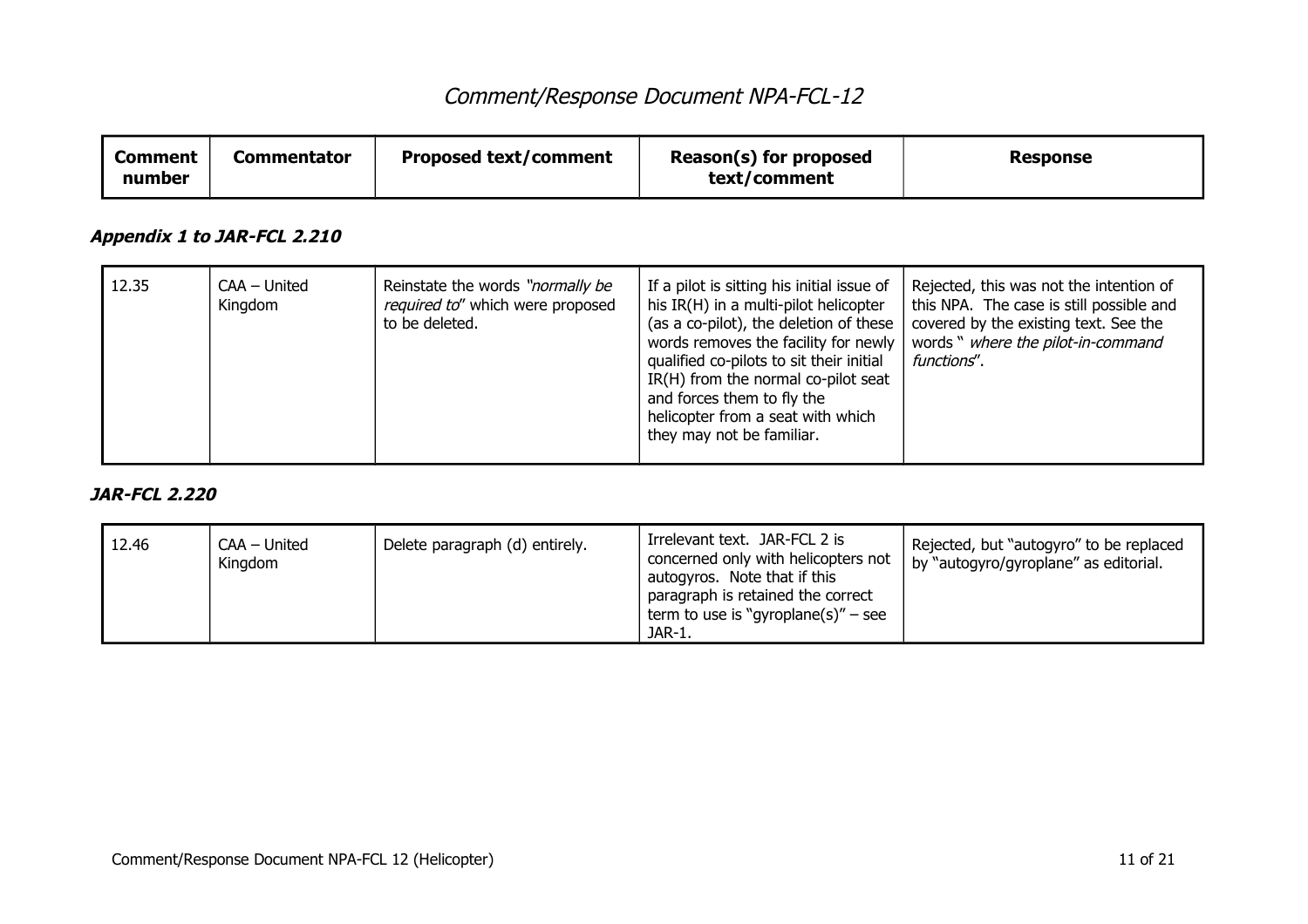| <b>Comment</b><br>number | <b>Commentator</b> | <b>Proposed text/comment</b> | Reason(s) for proposed<br>text/comment | <b>Response</b> |
|--------------------------|--------------------|------------------------------|----------------------------------------|-----------------|
|--------------------------|--------------------|------------------------------|----------------------------------------|-----------------|

### **Appendix 1 to JAR-FCL 2.220**

| 12.25 | European Helicopter<br>Association | On page 65 in table under Ministry<br>of Russia replace SE Turbine by ME<br>Turbine.                                                           | The Kamov 32 is a multi-turbine<br>helicopter as well all other MI types<br>listed after.                                 | Accepted, and for Kamov KA 26 D delete<br>SE piston and insert ME piston                                                                                                                            |
|-------|------------------------------------|------------------------------------------------------------------------------------------------------------------------------------------------|---------------------------------------------------------------------------------------------------------------------------|-----------------------------------------------------------------------------------------------------------------------------------------------------------------------------------------------------|
| 12.29 | FOCA - Switzerland                 | The NPA text at page 65 of NPA-<br>FCL 12, below title "Ministry of<br>Aviation Industry of Russia", second<br>line column 1,                  | The Kamov KA32 is a Multi Engine<br>Helicopter.                                                                           | Accepted                                                                                                                                                                                            |
|       |                                    | - <b>SE Turbine</b> -, has to be changed.                                                                                                      |                                                                                                                           |                                                                                                                                                                                                     |
| 12.30 | FOCA - Switzerland                 | The NPA text at page 64 of NPA-<br>FCL 12, below title "Kaman", first<br>line column 1, ME Turbine, has to<br>be changed<br><b>SE Turbine.</b> | The Kaman K 1200 is a Single<br>Engine Helicopter.                                                                        | Accepted, delete ME and insert SE                                                                                                                                                                   |
| 12.36 | CAA - United<br>Kingdom            | a. The helicopter type EH 101 is<br>missing from the table.<br>b. Westland S55 SE piston $+$ SE<br>turbine have same licence<br>designation    | a. The EH 101 should be in the<br>table<br>b. Piston + Turbine helicopters<br>MUST have different licence<br>endorsement. | a. Accepted, EH Industries EH 101 to be<br>included in the helicopter type rating<br>list<br>b. Accepted, insert (D) for differences<br>training in column 3 of the helicopter<br>type rating list. |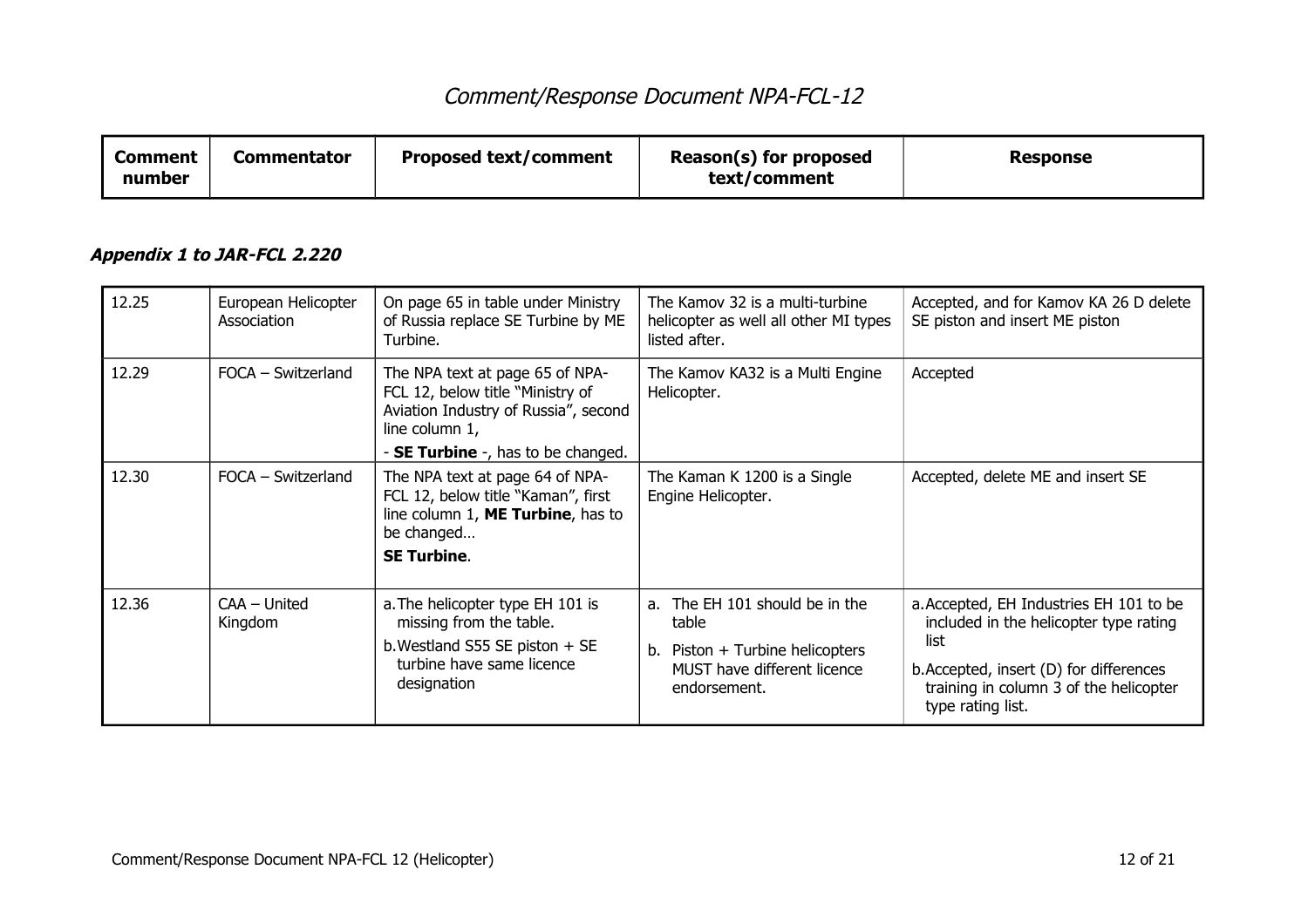| <b>Comment</b><br>number | Commentator | <b>Proposed text/comment</b> | Reason(s) for proposed<br>text/comment | Response |
|--------------------------|-------------|------------------------------|----------------------------------------|----------|
|--------------------------|-------------|------------------------------|----------------------------------------|----------|

#### **JAR-FCL 2.240**

| 12.48 | CAA - United<br>Kingdom | Propose different text to paragraph<br>(a)(3)                                                                          | Editorial | Accepted, editorial |
|-------|-------------------------|------------------------------------------------------------------------------------------------------------------------|-----------|---------------------|
|       |                         | NPA-FCL 8 has already introducted<br>new paragraphs $(a)(3)$ and $(a)(4)$ .<br>Paragraph numbering needs<br>adjusting. |           |                     |

### **JAR-FCL 2.245(b)(3)**

| 12.26 | European Helicopter<br>Association | In $(b)(3)$ replace 5 by 3 in the fifth<br>line.                                                                                                 | Three hours as PIC should be<br>enough on a basic helicopter.                                                  | Partly accepted, and reduced to 2 hours                                                     |
|-------|------------------------------------|--------------------------------------------------------------------------------------------------------------------------------------------------|----------------------------------------------------------------------------------------------------------------|---------------------------------------------------------------------------------------------|
| 12.37 | CAA – United<br>Kingdom            | Include at the end of the<br>paragraph, the following additional<br>text :<br>"This check shall not be flown on<br>the same type consecutively". | This will prevent pilots from flying<br>the same helicopter type year after<br>year for the proficiency check. | Rejected, proposed text is insufficient<br>and the consequence are of unforeseen<br>nature. |

### **JAR-FCL 2.245(d)(2)**

| 12.38 | CAA UK | Subparagraph $(d)(2)$ 3 <sup>rd</sup> line,<br>replace the word " <i>aeroplane</i> " with<br>"helicopter". | <sup>1</sup> Accepted, editorial. |
|-------|--------|------------------------------------------------------------------------------------------------------------|-----------------------------------|
|       |        |                                                                                                            |                                   |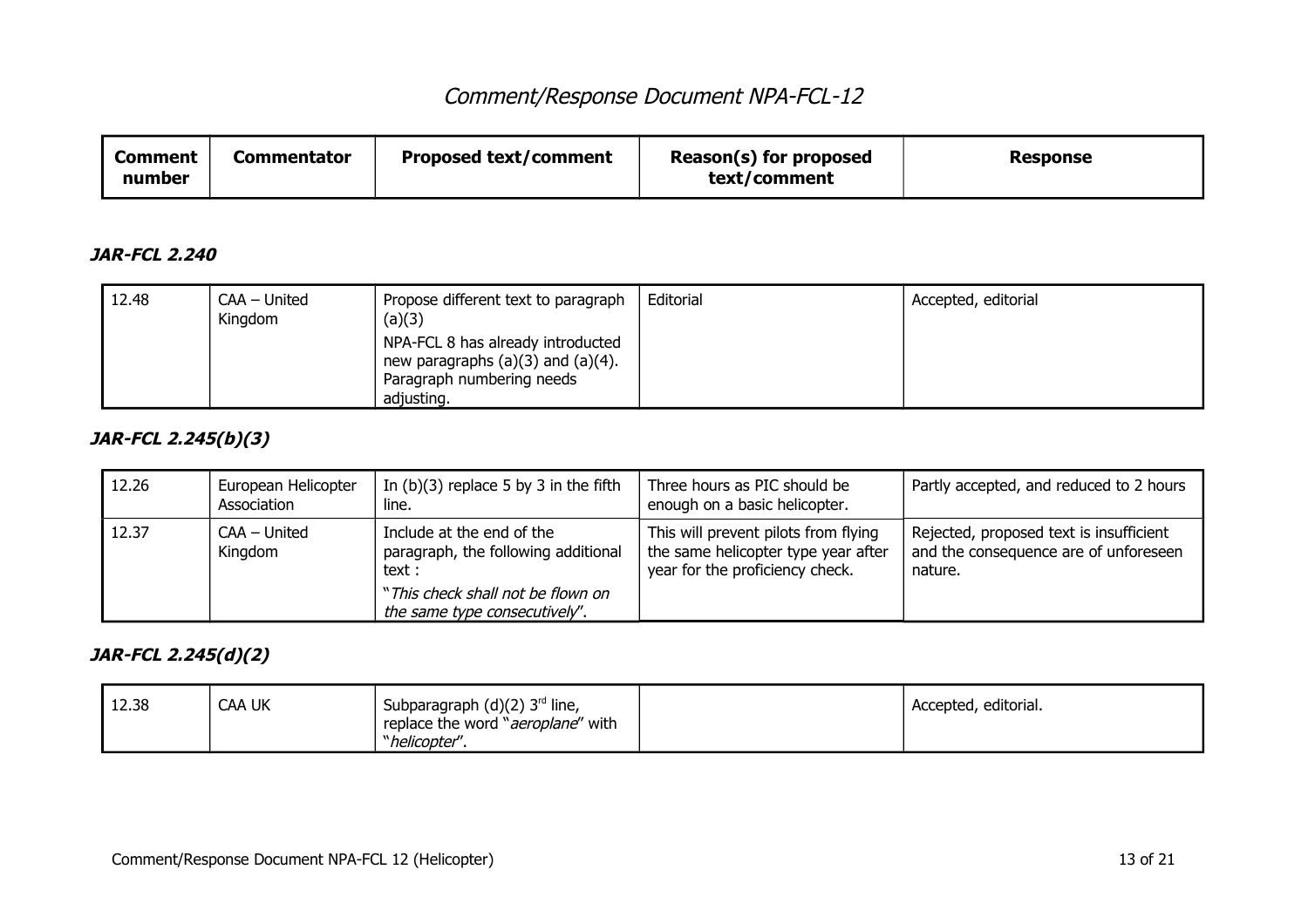| <b>Comment</b><br>number | <b>Commentator</b>                                              | <b>Proposed text/comment</b>                                                                                                                                                                                                                          | Reason(s) for proposed<br>text/comment                                                                                                                                                                                                                                                                                                                                                                                            | <b>Response</b>                                                                                                                                            |
|--------------------------|-----------------------------------------------------------------|-------------------------------------------------------------------------------------------------------------------------------------------------------------------------------------------------------------------------------------------------------|-----------------------------------------------------------------------------------------------------------------------------------------------------------------------------------------------------------------------------------------------------------------------------------------------------------------------------------------------------------------------------------------------------------------------------------|------------------------------------------------------------------------------------------------------------------------------------------------------------|
|                          | Appendix 1 to JAR-FCL 2.245(b)(3)                               |                                                                                                                                                                                                                                                       |                                                                                                                                                                                                                                                                                                                                                                                                                                   |                                                                                                                                                            |
| 12.12                    | The Helicopter Club<br>of Great Britain -<br>United Kingdom     | Propose different text.<br>Cross crediting of proficiency checks<br>for revalidation of type ratings<br>should not be limited to single<br>engine piston helicopter types, but<br>should include all single engine<br>types, both piston and turbine. | Proficiency checks judge the pilot's<br>ability in handling, airmanship and<br>other general flying skills. The<br>imposition of type specific checks<br>would be significant and<br>unnecessary burden on both private<br>and commercial pilots, for no<br>significant safety gain. Single<br>engine types are simple, and the<br>annual hours flown requirement is<br>quite sufficient to maintain type<br>related proficiency. | Noted, not part of this NPA.<br>Commentors may provide a Working<br>Paper to be provided for further<br>discussions in the FCL Helicopter<br>SubCommittee. |
| 12.24                    | <b>British Helicopter</b><br>Advisory Board -<br>United Kingdom | General comment.<br>Cross crediting of proficiency checks<br>for revalidation of type ratings<br>should not be limited to single<br>engine piston helicopter types, but<br>should include all single engine<br>types, both piston and turbine.        | Proficiency checks judge the pilot's<br>ability in handling, airmanship and<br>other general flying skills. The<br>imposition of type specific checks<br>would be significant and<br>unnecessary burden on both private<br>and commercial pilots, for no<br>significant safety gain. Single<br>engine types are simple, and the<br>annual hours flown requirement is<br>quite sufficient to maintain type<br>related proficiency. | Noted, not part of this NPA.<br>Commentors may provide a Working<br>Paper to be provided for further<br>discussions in the FCL Helicopter<br>SubCommittee. |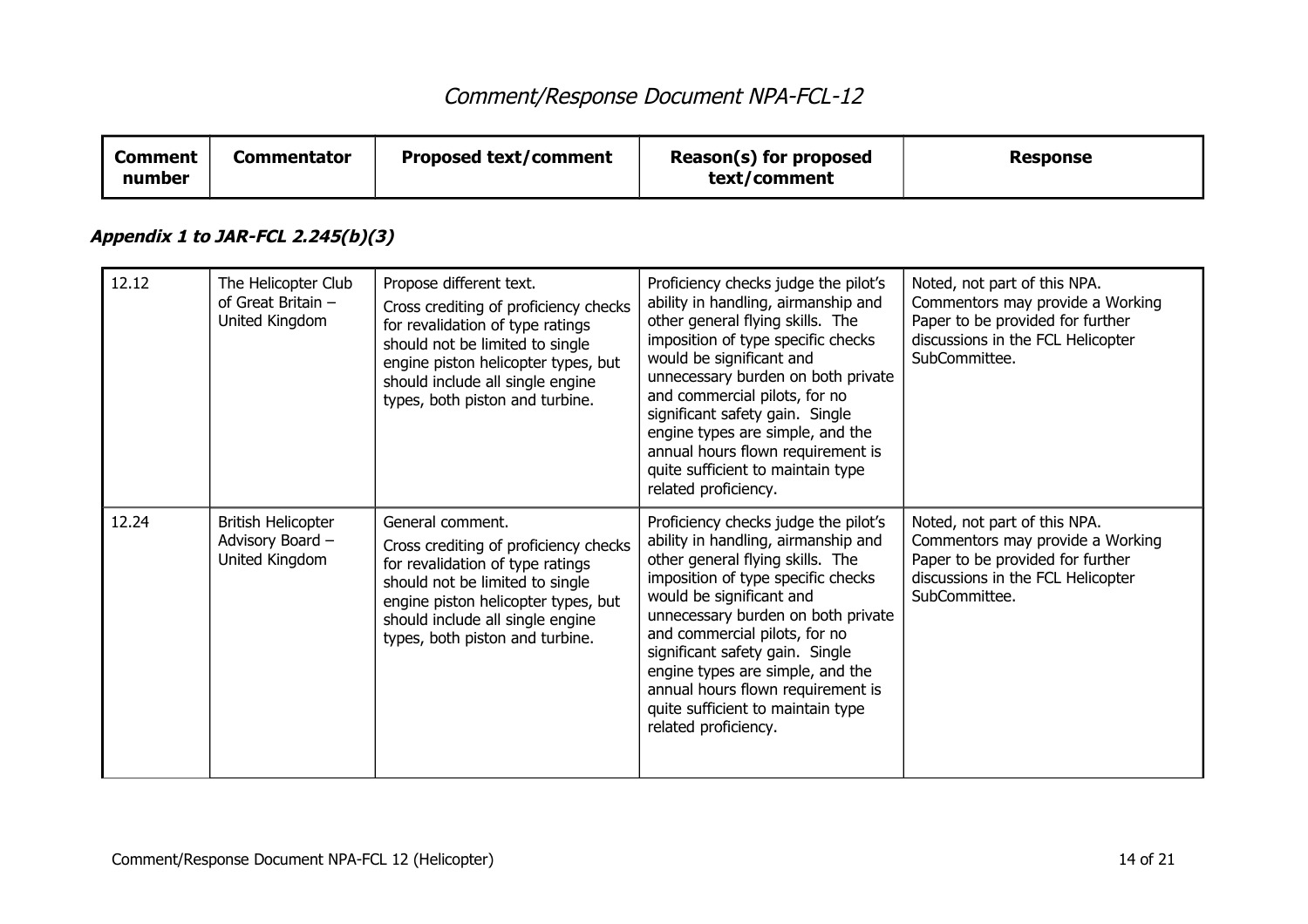| <b>Comment</b><br>number | <b>Commentator</b>                                                                  | <b>Proposed text/comment</b>                                               | Reason(s) for proposed<br>text/comment                                                                                                                                                                                                                                                                                                                                                                                            | <b>Response</b>                                                                                                                                            |  |
|--------------------------|-------------------------------------------------------------------------------------|----------------------------------------------------------------------------|-----------------------------------------------------------------------------------------------------------------------------------------------------------------------------------------------------------------------------------------------------------------------------------------------------------------------------------------------------------------------------------------------------------------------------------|------------------------------------------------------------------------------------------------------------------------------------------------------------|--|
|                          |                                                                                     |                                                                            |                                                                                                                                                                                                                                                                                                                                                                                                                                   |                                                                                                                                                            |  |
| 12.33                    | Eurocopter - France                                                                 | Propose different text,<br>See below                                       | Proficiency checks judge the pilot's<br>ability in handling, airmanship and<br>other general flying skills. The<br>imposition of type specific checks<br>would be significant and<br>unnecessary burden on both private<br>and commercial pilots, for no<br>significant safety gain. Single<br>engine types are simple, and the<br>annual hours flown requirement is<br>quite sufficient to maintain type<br>related proficiency. | Noted, not part of this NPA.<br>Commentors may provide a Working<br>Paper to be provided for further<br>discussions in the FCL Helicopter<br>SubCommittee. |  |
| Proposed text:           |                                                                                     |                                                                            |                                                                                                                                                                                                                                                                                                                                                                                                                                   |                                                                                                                                                            |  |
|                          | 1. Add a new paragraph $2.245(b)(4)$ :                                              |                                                                            |                                                                                                                                                                                                                                                                                                                                                                                                                                   |                                                                                                                                                            |  |
|                          |                                                                                     |                                                                            | For single engine turbine helicopters, as listed in Appendix 1 to JAR-FCL 2.245(b)(4)  (same wording as (b)(3))                                                                                                                                                                                                                                                                                                                   |                                                                                                                                                            |  |
|                          |                                                                                     | Appendix 1 to JAR-FCL 2.220 but limited to FAR/JAR 27 helicopters (CAR ?). | 2. Create Appendix 1 to JAR-FCL 2.245(b)(4), Similar to appendix 1 to JAR-FCL 2.245(b)(3) but with list of single engine turbine helicopters as given in                                                                                                                                                                                                                                                                          |                                                                                                                                                            |  |
|                          | Modify paragraph 2.245(c) by adding reference to Appendix 1 to JAR-FCL 2.245(b)(4). |                                                                            |                                                                                                                                                                                                                                                                                                                                                                                                                                   |                                                                                                                                                            |  |
|                          |                                                                                     |                                                                            |                                                                                                                                                                                                                                                                                                                                                                                                                                   |                                                                                                                                                            |  |
|                          |                                                                                     |                                                                            |                                                                                                                                                                                                                                                                                                                                                                                                                                   |                                                                                                                                                            |  |
|                          |                                                                                     |                                                                            |                                                                                                                                                                                                                                                                                                                                                                                                                                   |                                                                                                                                                            |  |
|                          |                                                                                     |                                                                            |                                                                                                                                                                                                                                                                                                                                                                                                                                   |                                                                                                                                                            |  |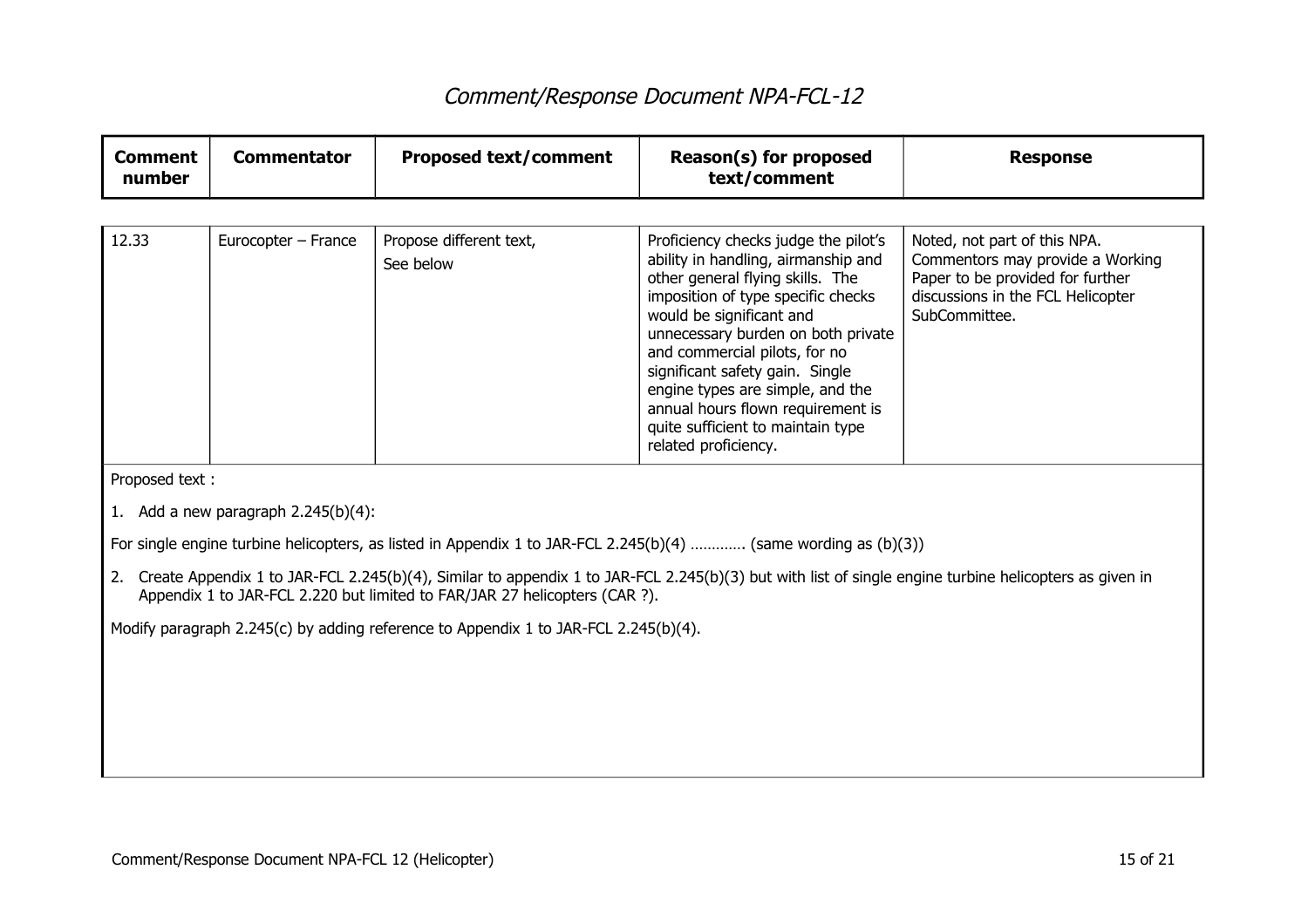| <b>Comment</b><br>number | <b>Commentator</b>                                                                                                                                                                                                                                                                                                                                            | <b>Proposed text/comment</b> | Reason(s) for proposed<br>text/comment | <b>Response</b>                                                                                                                                                                                                                                                                                                                                                                                                                                              |  |
|--------------------------|---------------------------------------------------------------------------------------------------------------------------------------------------------------------------------------------------------------------------------------------------------------------------------------------------------------------------------------------------------------|------------------------------|----------------------------------------|--------------------------------------------------------------------------------------------------------------------------------------------------------------------------------------------------------------------------------------------------------------------------------------------------------------------------------------------------------------------------------------------------------------------------------------------------------------|--|
|                          |                                                                                                                                                                                                                                                                                                                                                               |                              |                                        |                                                                                                                                                                                                                                                                                                                                                                                                                                                              |  |
| 12.49                    | $CAA - United$<br>Kingdom                                                                                                                                                                                                                                                                                                                                     | General comment, see below   | To clarify intent.                     | Accepted.                                                                                                                                                                                                                                                                                                                                                                                                                                                    |  |
|                          |                                                                                                                                                                                                                                                                                                                                                               |                              |                                        | - A separation line has been introduced<br>in Appendix 1 to JAR-FCL 2.220<br>(Helicopter Type rating list) between SE<br>Piston and SE Turbine helicopter of the<br>Bell 47 types. Also a new licence<br>endorsement for Bell 47T.<br>- A separation line has been introduced<br>in Appendix 1 to JAR-FCL 2.220<br>(Helicopter Type rating list) between SE<br>Piston and SE Turbine helicopter of the<br>UH12. Also a new licence endorsement<br>for UH12T. |  |
|                          | JAR-FCL 2.245(b)(3) proposes modified type rating revalidation requirements for the single engine piston helicopters stipulated in Appendix 1 to JAR-FCL<br>2.245(b)(3). This appendix includes a reference under Bell Helicopters to a licence endorsement for the Bell 47 [note: Bell 47 - nothing else]. Reasonable in<br>the context of what is proposed. |                              |                                        |                                                                                                                                                                                                                                                                                                                                                                                                                                                              |  |
|                          | But, the actual licence endorsement [from the proposed Appendix 1 to JAR-FCL 2.220] for Bell Helicopter Bell 47s is Bell 47/47T covering as it does a couple<br>of turbine engine conversions as well.                                                                                                                                                        |                              |                                        |                                                                                                                                                                                                                                                                                                                                                                                                                                                              |  |
| of a type rating.        | There is an inconsistency here. If it is the intention that the modified type rating revalidation requirements should apply only to certain single engine piston<br>helicopter types, then surely the Bell 47T should to be treated as an entirely separate type rating. JAR-FCL does not provide for the revalidation of only part                           |                              |                                        |                                                                                                                                                                                                                                                                                                                                                                                                                                                              |  |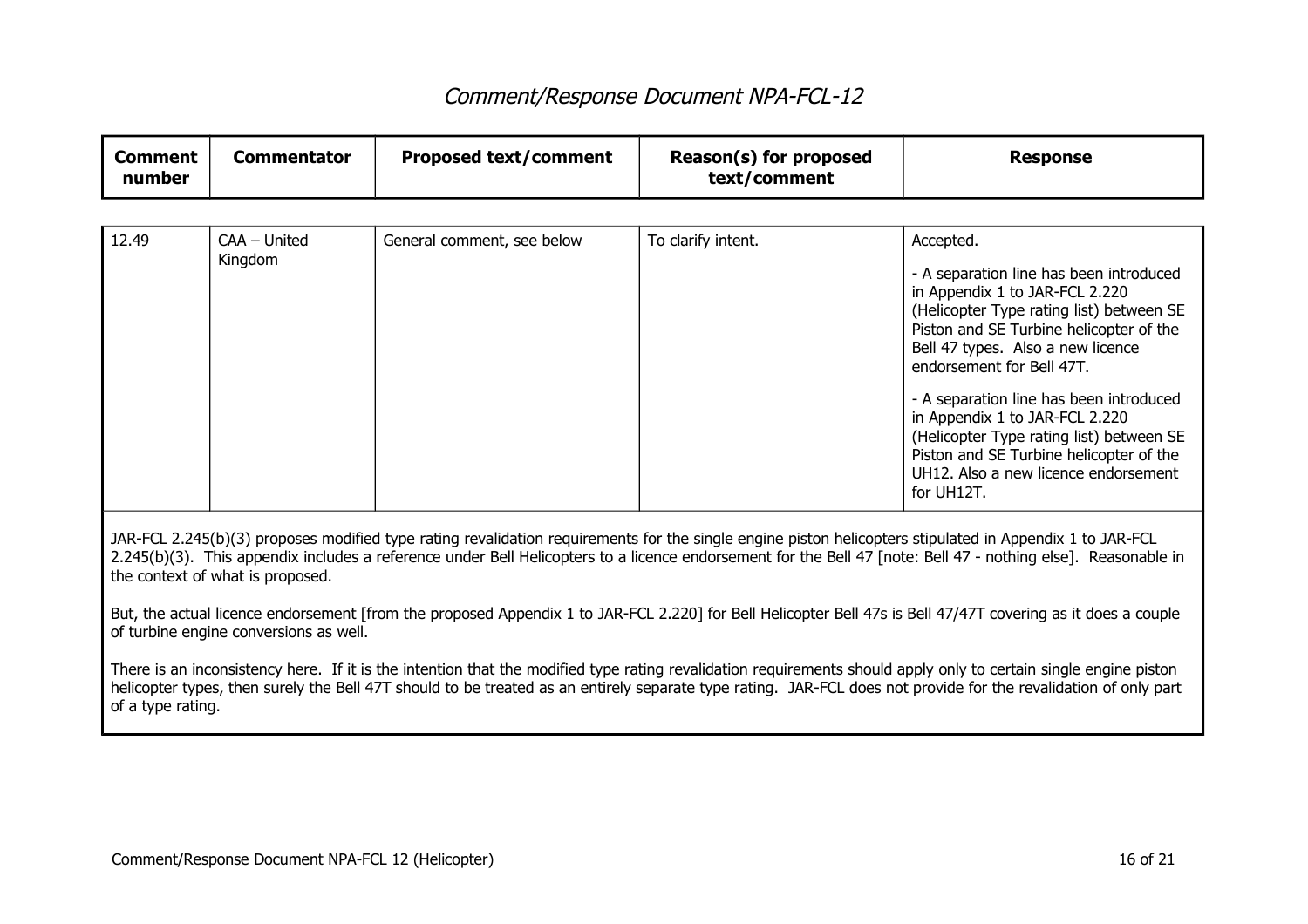| Comment<br>number | <b>Commentator</b> | <b>Proposed text/comment</b> | Reason(s) for proposed<br>text/comment | <b>Response</b> |
|-------------------|--------------------|------------------------------|----------------------------------------|-----------------|
|-------------------|--------------------|------------------------------|----------------------------------------|-----------------|

#### **JAR-FCL 2.300**

| l 17.47<br>' 12.4, | <b>CAA UK</b> | Beneath title add<br>see appendix | Editorial | <br>Accepted, editorial. |
|--------------------|---------------|-----------------------------------|-----------|--------------------------|
|                    |               | -FCL 2.300)'.<br>to JAR-F         |           |                          |

### **Appendix 1 to JAR-FCL 2.300**

| 12.31 | FOCA – Switzerland | The NPA text at page 74 of NPA-<br>FCL 12, paragraph 2 (b),<br>add text :<br>no instruction within a JAA<br>(iv)<br>Member State | Same restrictions as for FI ! (see<br>paragraph 1 (b) (ii) | Accepted, for consistency and could also<br>be applicable to JAR-FCL 1 |
|-------|--------------------|----------------------------------------------------------------------------------------------------------------------------------|------------------------------------------------------------|------------------------------------------------------------------------|
|-------|--------------------|----------------------------------------------------------------------------------------------------------------------------------|------------------------------------------------------------|------------------------------------------------------------------------|

#### **JAR-FCL 2.315(b)**

| 12.50 | $CAA -$<br>United | NPA-FCL 8 has already introduced a | Editorial | Accepted, editorial |
|-------|-------------------|------------------------------------|-----------|---------------------|
|       | Kingdom           | new paragraph (b). Paragraph       |           |                     |
|       |                   | numbering needs adjusting.         |           |                     |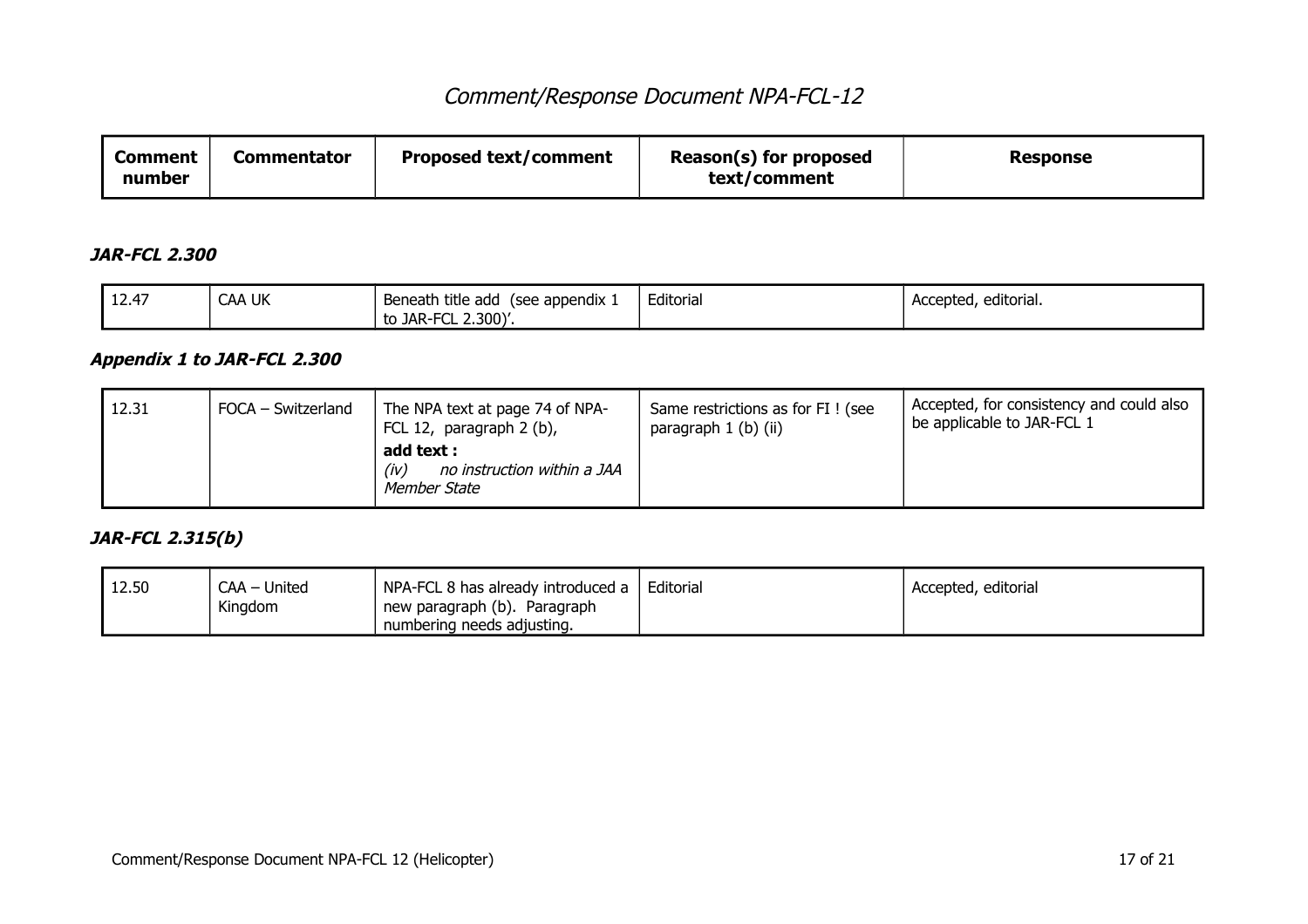| Comment<br>number | Commentator | <b>Proposed text/comment</b> | Reason(s) for proposed<br>text/comment | <b>Response</b> |
|-------------------|-------------|------------------------------|----------------------------------------|-----------------|
|-------------------|-------------|------------------------------|----------------------------------------|-----------------|

#### **AMC FCL 2.340**

| 12.51                                                                                                                                                                                                                                                                                                                                                                                                                                                                                                                                                                                                                                                                           | CAA - United | Propose different text, see below                                                                           | Clarification of intent | Partly accepted.                                                                                                                                           |  |
|---------------------------------------------------------------------------------------------------------------------------------------------------------------------------------------------------------------------------------------------------------------------------------------------------------------------------------------------------------------------------------------------------------------------------------------------------------------------------------------------------------------------------------------------------------------------------------------------------------------------------------------------------------------------------------|--------------|-------------------------------------------------------------------------------------------------------------|-------------------------|------------------------------------------------------------------------------------------------------------------------------------------------------------|--|
|                                                                                                                                                                                                                                                                                                                                                                                                                                                                                                                                                                                                                                                                                 | Kingdom      |                                                                                                             |                         | - Insert in LONG BRIEFING AND AIR<br>EXERCISES, exercise 28 text to read:                                                                                  |  |
|                                                                                                                                                                                                                                                                                                                                                                                                                                                                                                                                                                                                                                                                                 |              |                                                                                                             |                         | 28 Night flying (if night <i>instructional</i><br>qualification required).                                                                                 |  |
|                                                                                                                                                                                                                                                                                                                                                                                                                                                                                                                                                                                                                                                                                 |              |                                                                                                             |                         | - Insert in the heading of Exercise $28 -$<br>NIGHT FLYING (if night <i>instructional</i><br>qualification required).                                      |  |
|                                                                                                                                                                                                                                                                                                                                                                                                                                                                                                                                                                                                                                                                                 |              |                                                                                                             |                         | - Amend JAR-FCL $2.325(b)(2)$ and JAR-<br>FCL $2.330(c)$ to read:                                                                                          |  |
|                                                                                                                                                                                                                                                                                                                                                                                                                                                                                                                                                                                                                                                                                 |              |                                                                                                             |                         | Night flying instruction, provided a<br>helicopter night qualification is held.                                                                            |  |
| The proposed amendment to AMC FCL 2.340 introduces modifications to the FI(H) course to cover the training of instructors to give night flying instruction.<br>Against Air Exercise 28 Night Flying of the air exercises of the FI(H) course in brackets is '(if night qualification required)'.<br>It is understood that this signifies that the night element of the instructor course is not mandatory. Instructors need only qualify to give night flying<br>instruction if they want to.<br>If so, the AMC is not the right place to identify an optional requirement. Logically, JAR-FCL 2.325(b)(2) and JAR-FCL 2.330(c) should be modified by adding<br>something like: |              |                                                                                                             |                         |                                                                                                                                                            |  |
| ) night flying instruction provided a night qualification is held and providing the instructor has completed as a student the night flying<br>instruction elements of the FI(H) course (see JAR-FCL 2.340 and AMC FCL 2.340).                                                                                                                                                                                                                                                                                                                                                                                                                                                   |              |                                                                                                             |                         |                                                                                                                                                            |  |
|                                                                                                                                                                                                                                                                                                                                                                                                                                                                                                                                                                                                                                                                                 |              | decide if the rest can be considered as an editorial change or will require to be included in a future NPA. |                         | The first part of the proposed text (namely, 'provided a night qualification is held') has already been considered as an editorial amendment. It remain to |  |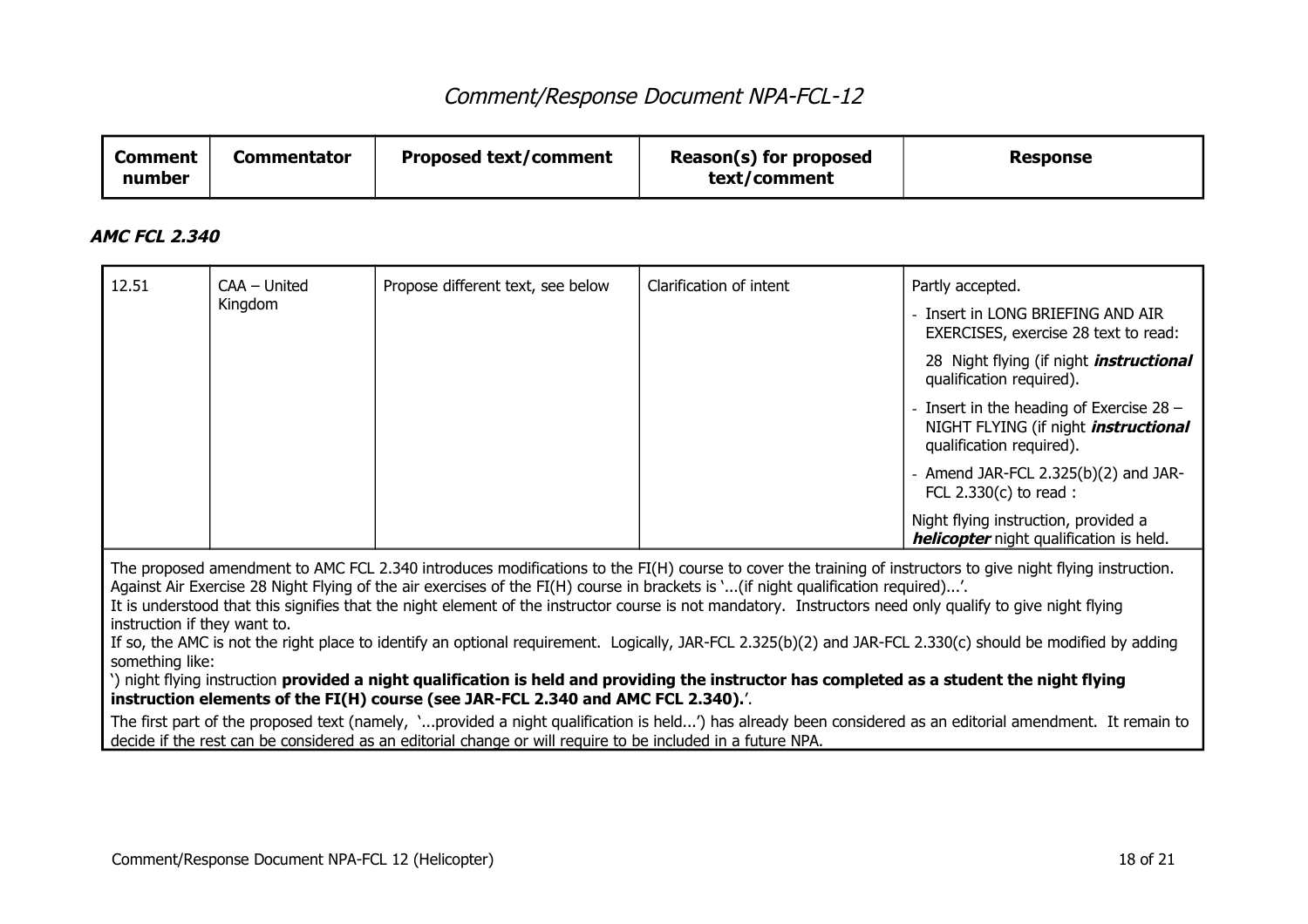| <b>Comment</b><br>number | <b>Commentator</b>             | <b>Proposed text/comment</b>                                                                                                                                                                                    | Reason(s) for proposed<br>text/comment                                                                                                                                                                      | <b>Response</b>                                                                                                         |
|--------------------------|--------------------------------|-----------------------------------------------------------------------------------------------------------------------------------------------------------------------------------------------------------------|-------------------------------------------------------------------------------------------------------------------------------------------------------------------------------------------------------------|-------------------------------------------------------------------------------------------------------------------------|
|                          | AMC FCL 2.470 (a), (b) and (c) |                                                                                                                                                                                                                 |                                                                                                                                                                                                             |                                                                                                                         |
| 12.5                     | $CAA - Czech$<br>Republic      | Propose different text :<br>040 02 01 02<br>- rapid decompression<br>- entrapped gases<br>- barotrauma<br>- counter measures<br>- hypoxia<br>- symptoms<br>- time of useful consciousness<br>- counter measures | Original arrangement is confusing;<br>brings together two different states<br>and physiological processes.                                                                                                  | Noted, to be discussed in the FCL<br>Examinations SubCommittee.                                                         |
| 12.6                     | $CAA - Czech$<br>Republic      | Delete part 040 02 01 03                                                                                                                                                                                        | Helicopter pilots do not operate in<br>high altitude environment.                                                                                                                                           | Noted, to be discussed in the FCL<br>Examinations SubCommittee.                                                         |
| 12.7                     | $CAA - Czech$<br>Republic      | Delete 050 09 07 00 for helicopters                                                                                                                                                                             | Helicopters pilots are not supposed<br>to operate in stratospheric<br>conditions                                                                                                                            | Noted, recommended to be included in<br>the bridge examination to be discussed<br>in the FCL Examinations SubCommittee. |
| 12.8                     | $CAA - Czech$<br>Republic      | Propose different text<br>050 10 03 01 Aeronautical<br>meteorological codes: METAR and<br>SPECI, including runway state<br>information group, TAF                                                               | 1) Information SIGMET is not a<br>code, see Annex 3, Chapter 7<br>2) SNOWTAM is not a MET<br>subject.<br>3) As for "runway report", proper<br>terminology should be used, i.e.<br>runway state information. | Noted, to be discussed in the FCL<br><b>Examinations SubCommittee.</b>                                                  |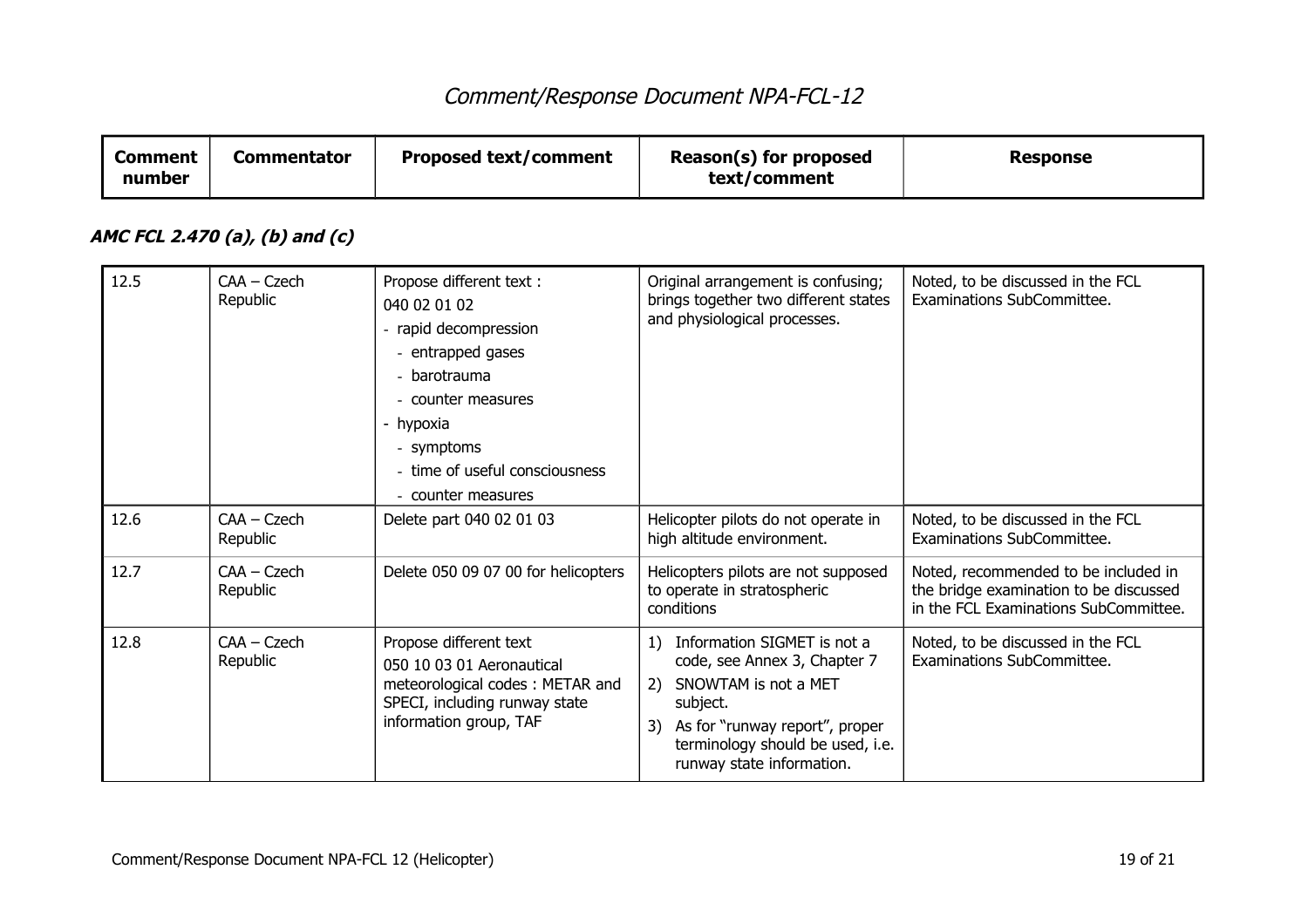| <b>Comment</b><br>number | <b>Commentator</b>        | <b>Proposed text/comment</b>                                                                                                                              | Reason(s) for proposed<br>text/comment                                                                                                                                                                                                                  | <b>Response</b>                                                                                     |
|--------------------------|---------------------------|-----------------------------------------------------------------------------------------------------------------------------------------------------------|---------------------------------------------------------------------------------------------------------------------------------------------------------------------------------------------------------------------------------------------------------|-----------------------------------------------------------------------------------------------------|
|                          |                           |                                                                                                                                                           |                                                                                                                                                                                                                                                         |                                                                                                     |
| 12.9                     | $CAA - Czech$<br>Republic | Propose different text<br>050 10 03 06 SIGMET and AIRMET<br>information, aerodrome warnings,<br>wind shear warnings                                       | Self-explanatory, see also Annex 3,<br>Chapter 7.                                                                                                                                                                                                       | Noted, and recommended for<br>reconsideration by the FCL Examinations<br>SubCommittee.              |
| 12.10                    | $CAA - Czech$<br>Republic | Propose to delete paragraph<br>062 06 04 00 Decca navigation<br>system                                                                                    | We propose to delete Decca<br>navigation system from syllabus<br>and replace to Type Rating,<br>Qualifications requirements at types<br>where Decca is used (if any).                                                                                   | Noted, recommended to reconsideration<br>by the FCL Examinations SubCommittee<br>and FCL Committee. |
| 12.32                    | FOCA -Switzerland         | The NPA text from page 108 to<br>page 199 of NPA-FCL 12<br>Entire new revision and<br>development of the syllabus for<br>$ATPL(H)$ , $CPL(H)$ and $IR(H)$ | The current version of this syllabus<br>shows so many contradictory items<br>and missing topics, that a change<br>of the philosophy (CPL(H) plus<br>$IR(H) = ATPL(H)$ ) seems to be<br>necessary.<br>FOCA will submit a corresponding<br>Working Paper. | Noted.                                                                                              |